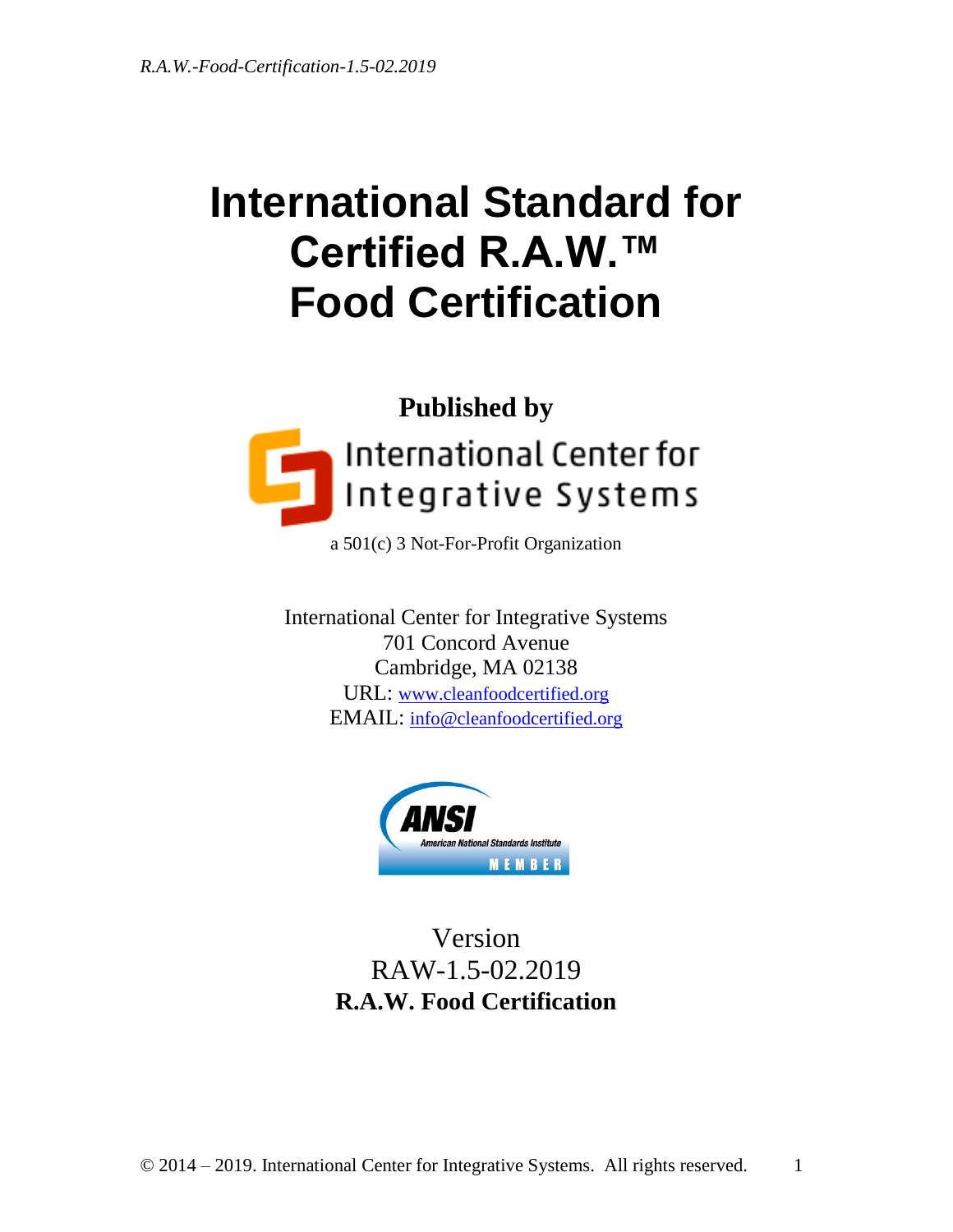The International Center for Integrative Systems (ICIS) (See below and www.integrativesystems.org) has developed a standard that aims to verify the claims and support the growth of the community of raw and healthy food while enabling transparency for consumers, retailers, manufacturers and the regulatory community. The standard may be used for conformity assessment, purchaser specifications, and public education. ICIS offers certification of products, services, and companies in conformance with its standards.

# **International Center for Integrative Systems (ICIS)**

The International Center for Integrative Systems aims to be the world's leading center pioneering scientific research for developing new methodologies for integrating, understanding, and visualizing large scale complex systems such as media & telecommunication infrastructure, healthcare, transportation systems and innovation & governance systems.

The Center's activities include:

- Scientific Research
- Lectures and Open Forums
- Education Initiatives with Universities
- Curriculum Development
- Systems Visualization
- Publishing

For additional information on ICIS or any of its programs, contact:

The International Center for Integrative Systems 701 Concord Avenue Cambridge, MA 02138 phone: (617)-500-1970 email: [info@cleanfoodcertified.org](mailto:info@cleanfoodcertified.org) url: [www.cleanfoodcertified.org](http://www.cleanfoodcertified.org/)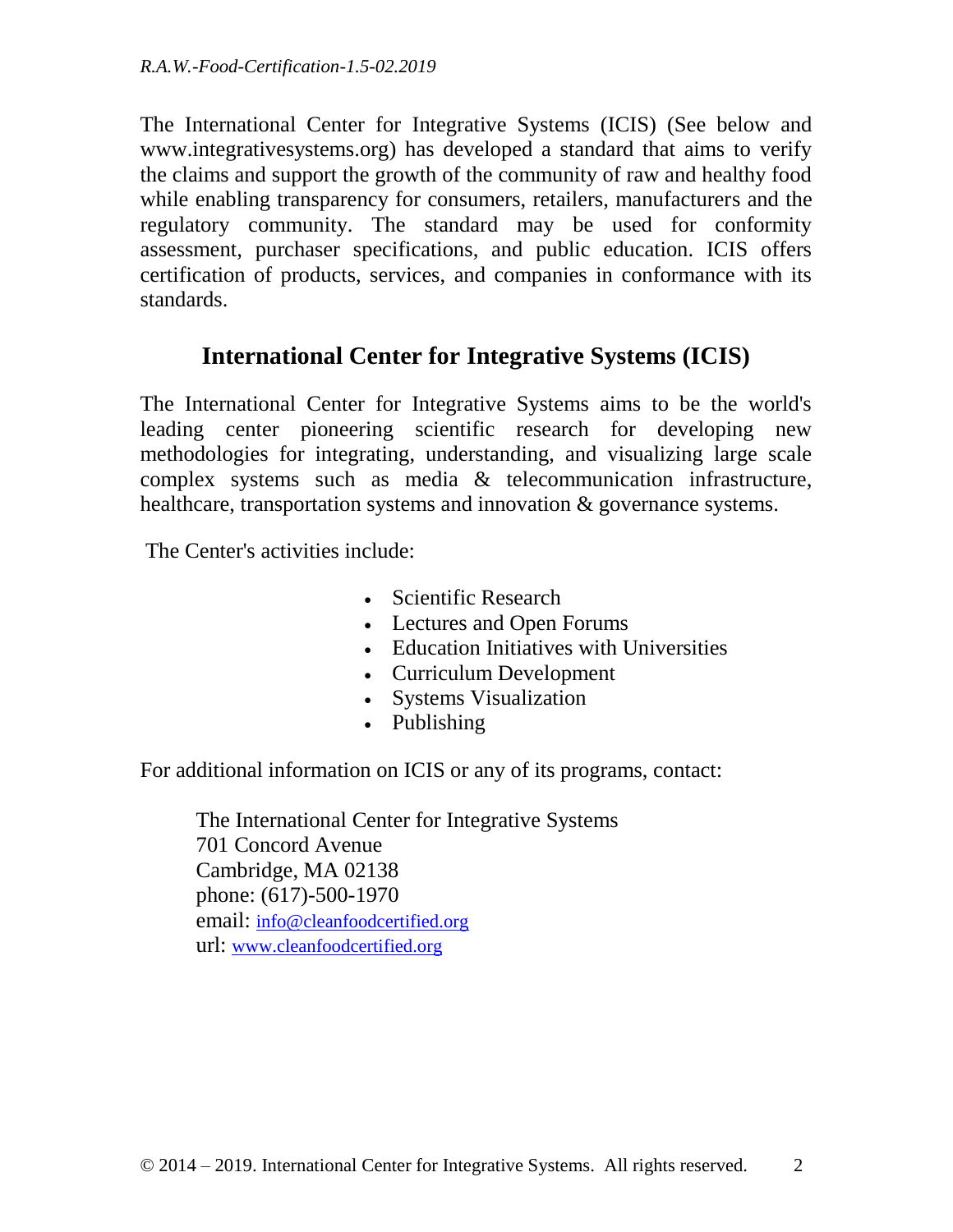# **Standards Committee**

**Committee Chairperson**

Dr. V.A. Shiva Ayyadurai

## **Committee Members**

Alison Brushaber - Partner, Hail Merry Snacks Geoff Palmer - CEO, Clean Machine Graham Rigby - Chief Innovation Officer, Organic India Prabhakar Deonikar – CSO, CytoSolve Shari Leidich - CEO, Know Brainer Foods Shiva Ayyadurai – Chairman & CEO, CytoSolve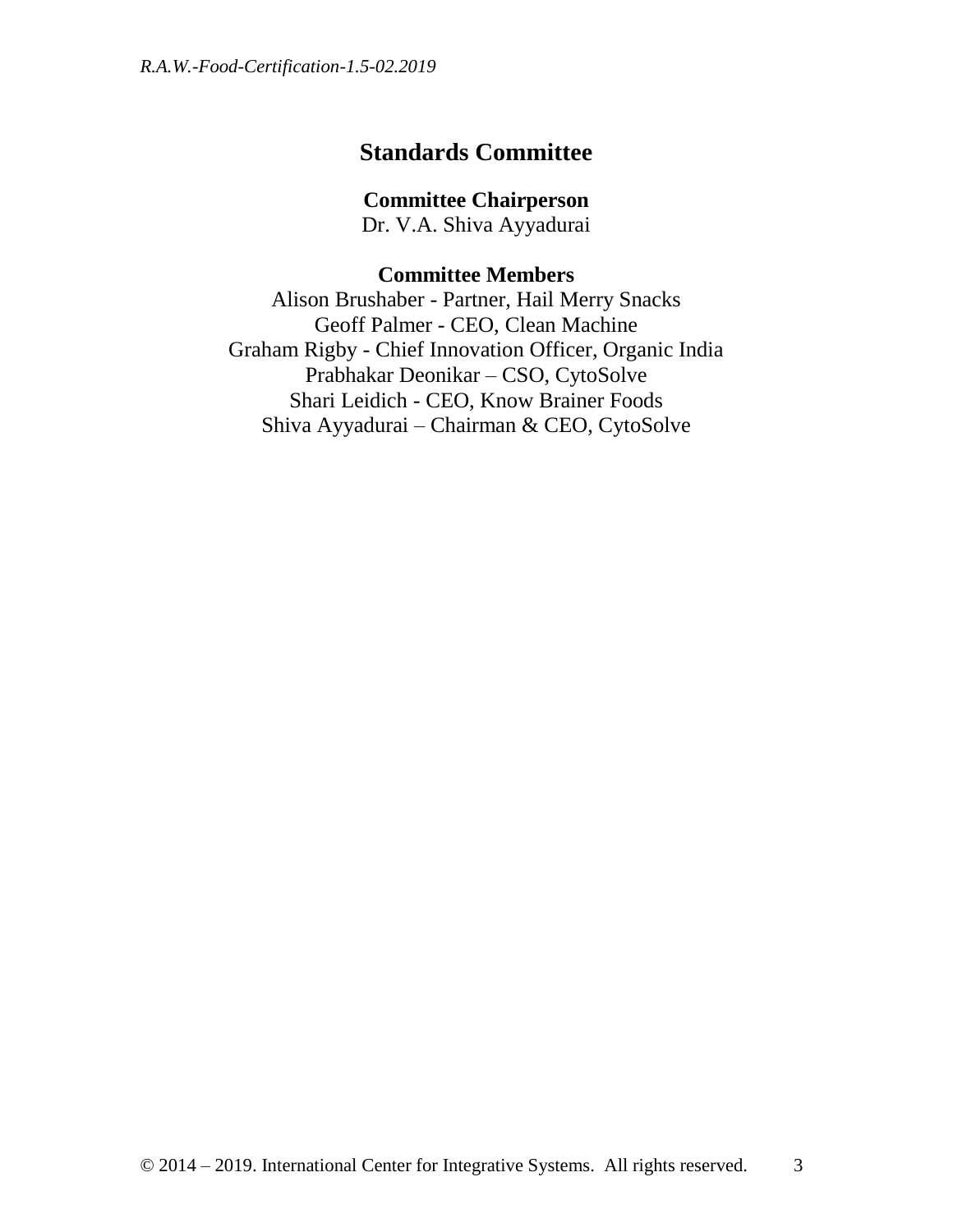## **Stakeholders including the following were involved in providing feedback, participating in public hearings creation of this standard:**

- Food Processors and Manufacturers
- Food Industry Trade Associations
- Farmers/Food Producers and Growers
- Public Interest and Consumer Advocacy Groups
- Food Distributors and Retailers
- Restaurants
- Federal, State and Regional Government Agencies
- **Standards Setting Organizations**
- Certifying and Accrediting Organizations
- **Academicians**
- Nutritionists, Health Care Workers and Physicians
- Consumers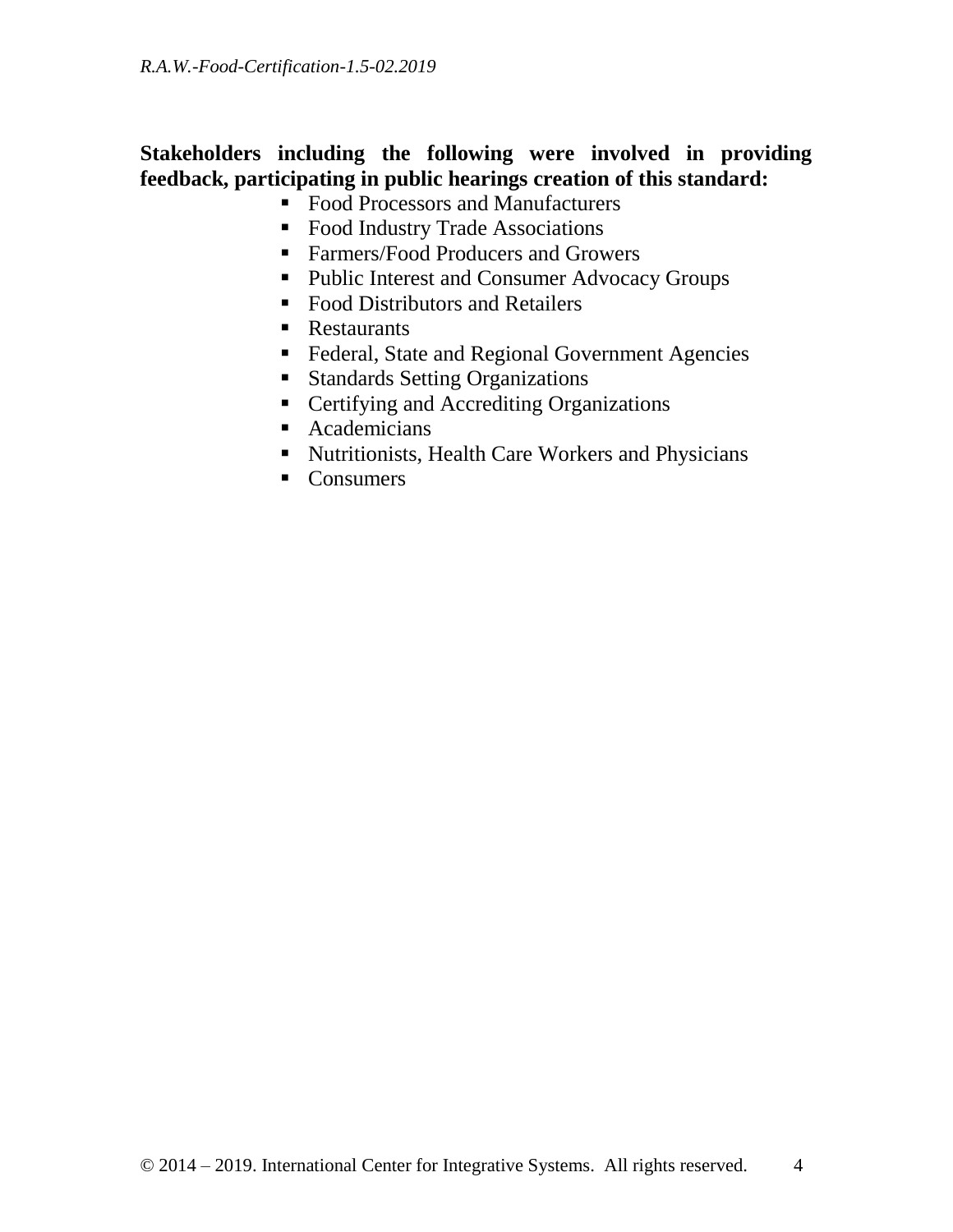## **ABSTRACT**

This is a standard for certification of packaged foods. While the number of food manufacturers claiming to offer wholesome, healthy packaged foods is growing, there is no clear understanding of what constitutes healthy, "raw" and "clean" foods. Also, more and more people are incorporating what they believe to be raw foods into their diets principally for health and taste reasons. But there is debate and confusion over what actually constitutes "raw" and what the characteristics should be to maintain a food's "raw" quality at point of sale and also protect consumers from food borne diseases. This consensus-based standard's criteria incorporate the inputs from the food stakeholder community of consumers, public interest groups, growers/farmers, food processors, trade associations, food retail stores, restaurants, regulatory agencies and academicians. The criteria focus on three categories - Safety, Minimal Processing and Bioavailability of nutrients. The Safety criteria are that the item is produced under the auspices of: (1) Hazard Analysis and Risk-Based Preventive Controls (HARPC) Plan compliant with [FSMA Final Rule for Preventive Controls for](https://www.fda.gov/Food/GuidanceRegulation/FSMA/ucm334115.htm)  [Human Food,](https://www.fda.gov/Food/GuidanceRegulation/FSMA/ucm334115.htm) (2) The manufacturer uses Current Good Manufacturing Practices (GMP) of the FSMA Final Rule, (3) The manufacturer registers its food processing facility with the Food and Drug Administration (FDA), and, (4) No food items are packaged which are toxic when raw (uncooked). The Minimally Processed criteria are that the ingredients and completed food are: (1) Certified Organic under the USDA National Organic Program (NOP), (2) Non-Genetically Modified Organisms (non-GMO), (3) Not irradiated; and,  $(4)$  Heat treated below 212 $\textdegree$ F. The Bioavailability criteria are that the product's key molecules collectively maintain their enzymatic activity as verified and scored through a range of 0 to 20, through CytoSolve® testing (CS® Tested™) for enzymatic activity. Based on these criteria, the Certified R.A.W. imprimatur is derived.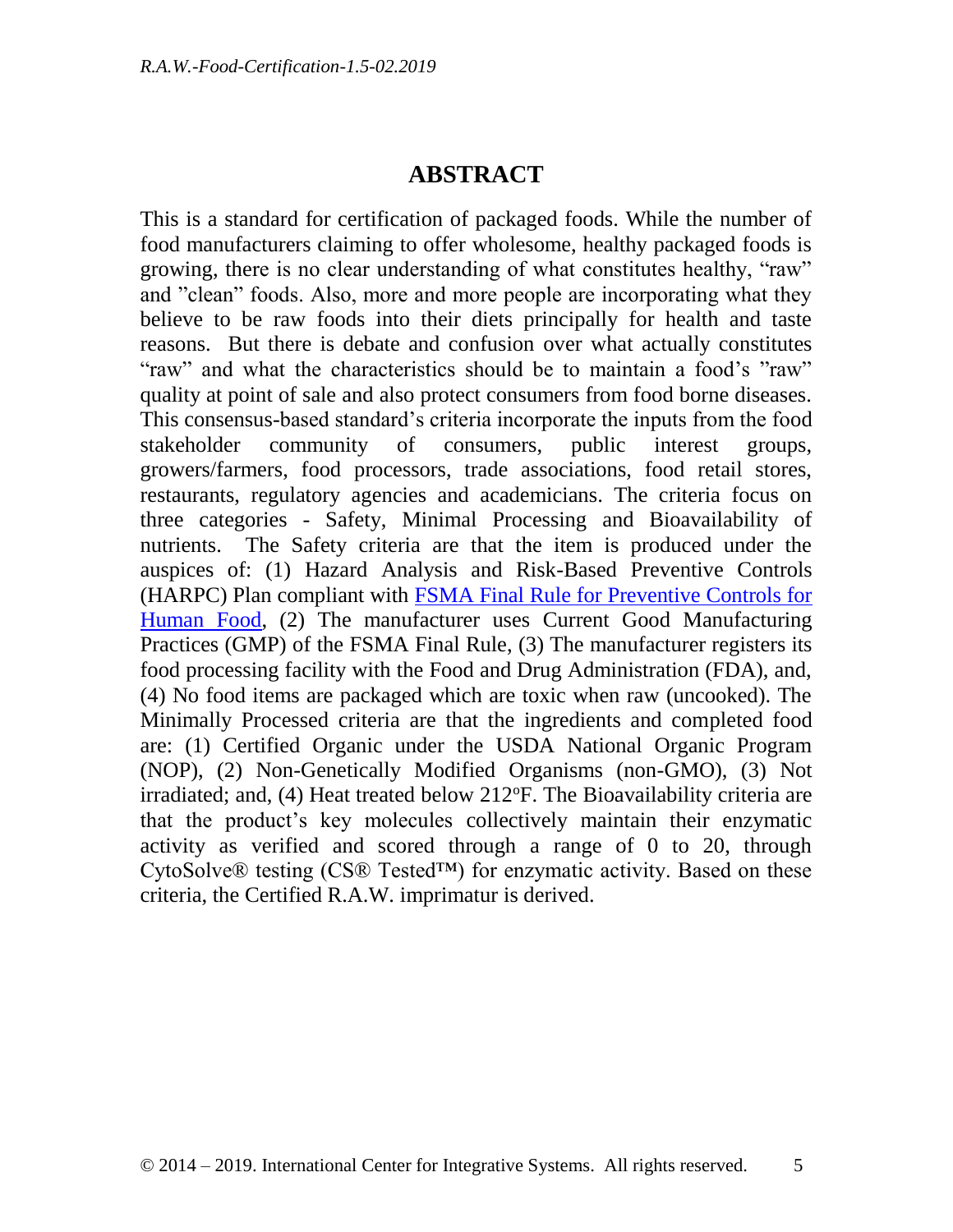# **TABLE OF CONTENTS**

| 4.2 Registration of the food processing facility with the Food and Drug Administration |
|----------------------------------------------------------------------------------------|
|                                                                                        |
|                                                                                        |
|                                                                                        |
| NAMING OF THE CERTIFICATION PROGRAM AND THE<br>7.0                                     |
|                                                                                        |
| 9.0 HOW TO USE THE CERTIFIED R.A.W. and AND CERTIFIED C.L.E.A.N.                       |
| 10.0 ACCREDITATION OF CERTIFYING BODIES AND CERTIFYING                                 |
| GUIDE TO AUDITING PROCESS FOR ACCREDITED RAW FOOD<br>11.<br><b>CERTIFIERS</b>          |
|                                                                                        |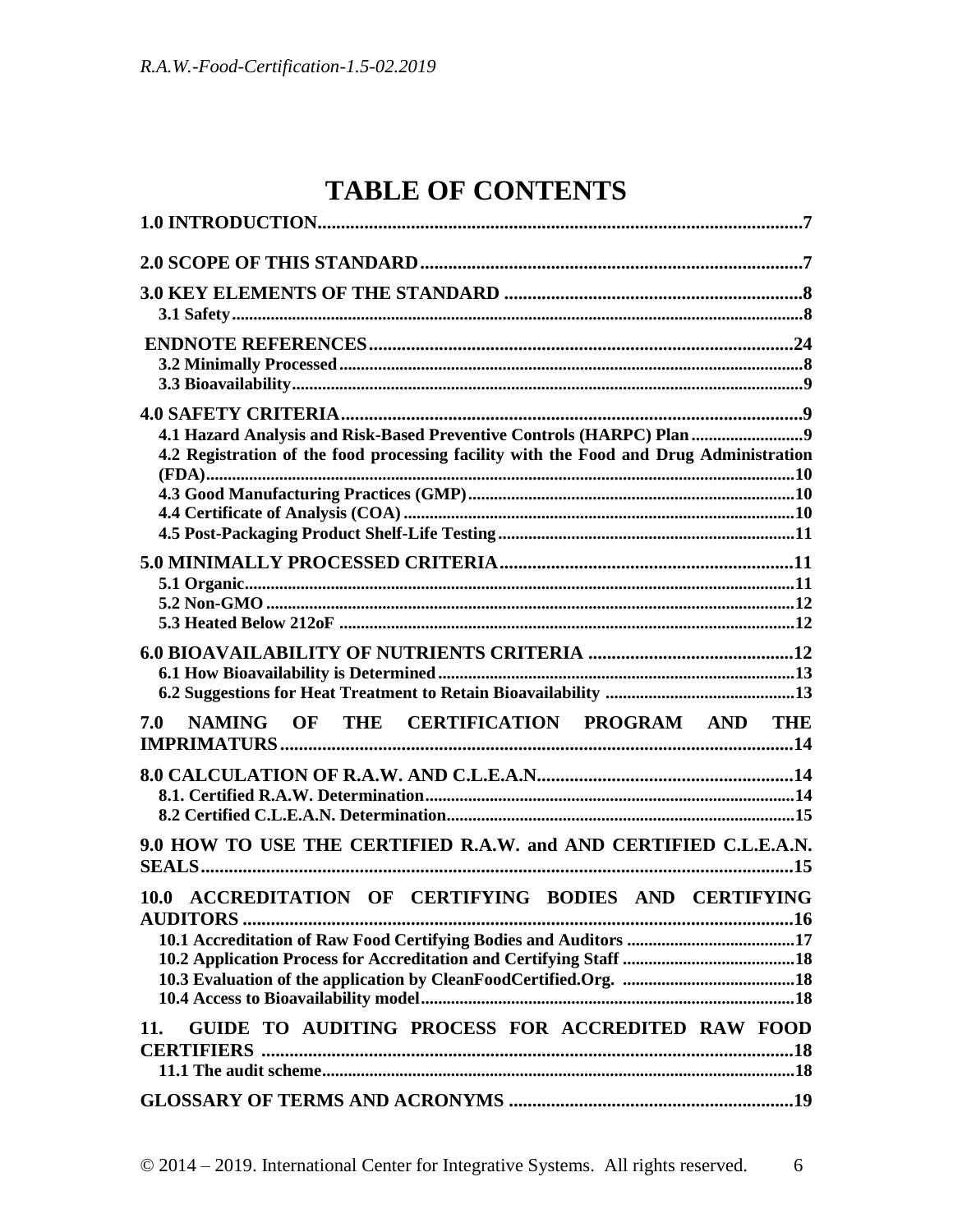| Appendix B - The National List of Allowed and Prohibited Substances (under |  |
|----------------------------------------------------------------------------|--|
|                                                                            |  |

# <span id="page-6-0"></span>**1.0 INTRODUCTION**

The food industry is undergoing explosive growth as well as a concomitant scrutiny by various stakeholders including consumers, regulatory agencies, retailers and manufacturers.

When industries emerge and grow, such fundamental questions and scrutiny are not uncommon. The best approach to address critical questions of stakeholder groups is to develop consensus-based industry standards and processes for certification. Moreover, history demonstrates that when such standards are developed *bottom up,* starting with and involving the entire stakeholder community, rather than initiated by government or regulatory agencies (*top down*), they have served to advance the industry and address stakeholder concerns.

To this end, *RawFoodCertified.org* and *CleanFoodCertified.Org* were formed, as 501(c) 3 projects of the International Center for Integrative Systems in early 2014. ICIS began developing a framework based on a systems approach that integrates quantitative and qualitative measures, in a *Multiple Criteria Decisions Analysis (MCDA)* model, to define "Raw" and "Clean". Starting in May of 2014, ICIS began consultations, interviewing and holding individual and group meetings with stakeholders from the raw foods community.

This standard captures the efforts of ICIS and key leaders and experts in the food community to develop food certification processes that define "Raw" and "Clean" foods.

# <span id="page-6-1"></span>**2.0 SCOPE OF THIS STANDARD**

The certification of foods in this document is limited to certain food groups. These include vegetarian foods (plant matter and food of animal origin which can be sustainably and humanely harvested from animals such as milk from mammals, eggs from birds and honey from bees) that have been minimally processed, are safe, shelf/refrigerator/freezer stable and have their nutrients in a bioavailable form. The standard includes packaged foods, juices, soups, soy and nut beverages, and prepared foods such as pickles, relishes, slaws, gazpachos, salsas and guacamoles. The standard, at this time, does not cover salads or sprouts (harvested vegetables with no further processing other than washing and packaging). The standard also does not cover raw meat, fish or shellfish.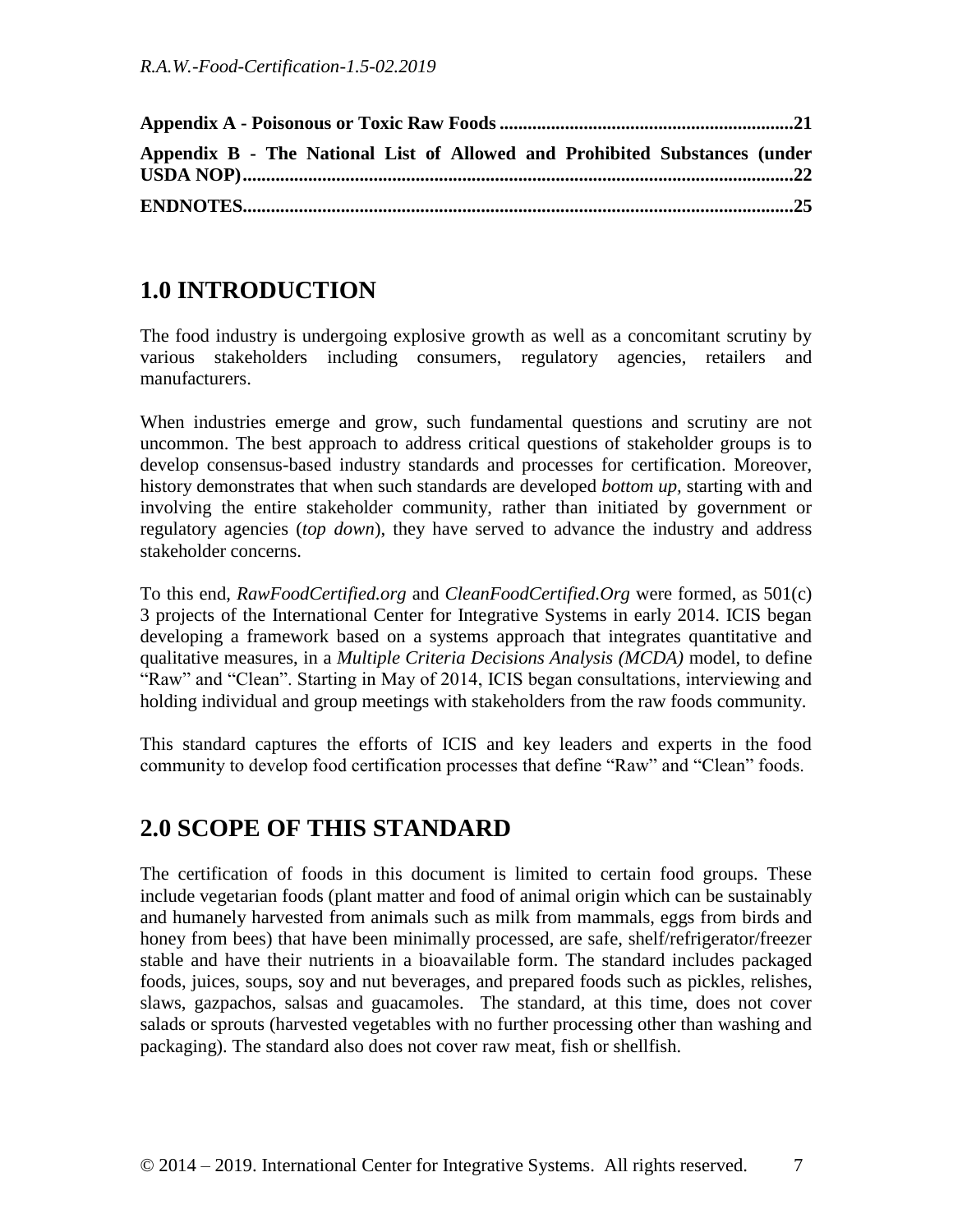The food processor seeking certification must be recertified under this standard annually in order to use the Certified R.A.W.® imprimatur on their product package and in their advertising. Certification under this standard covers a specific packaged food product at one facility only. A product is the same list of ingredients (other than flavor variations) undergoing the same processing steps and temperatures regardless of ultimate package size. Other food products at the same facility must be certified separately. If the manufacturer makes the same food product in multiple locations, all locations must be certified for the product to bear the Certified R.A.W.® imprimatur.

# <span id="page-7-0"></span>**3.0 KEY ELEMENTS OF THE STANDARD**

The three unique core concepts defining this food certification are: (1) Safety, (2) Minimally Processed and (3) Bioavailable Nutrients as noted in Fig. 1, below.



**Fig. 1 – Three key elements of Raw Food Certification.**

## <span id="page-7-1"></span>**3.1 Safety**

- HARPC Hazard Analysis and Risk-Based Preventive Controls<sup>i</sup>
- CGMP Current Good Manufacturing Practices<sup>ii</sup>
- COA Certificate of Analysis
- Registered with the US Food and Drug Administration (FDA)<sup>iiiiv</sup>
- Post Packaging Product Shelf-Life Testing

## <span id="page-7-2"></span>**3.2 Minimally Processed**

- $\bullet$  Organic Certified<sup>v</sup>
- Non-GMO<sup>vi</sup>Below 212<sup>o</sup> Fahrenheit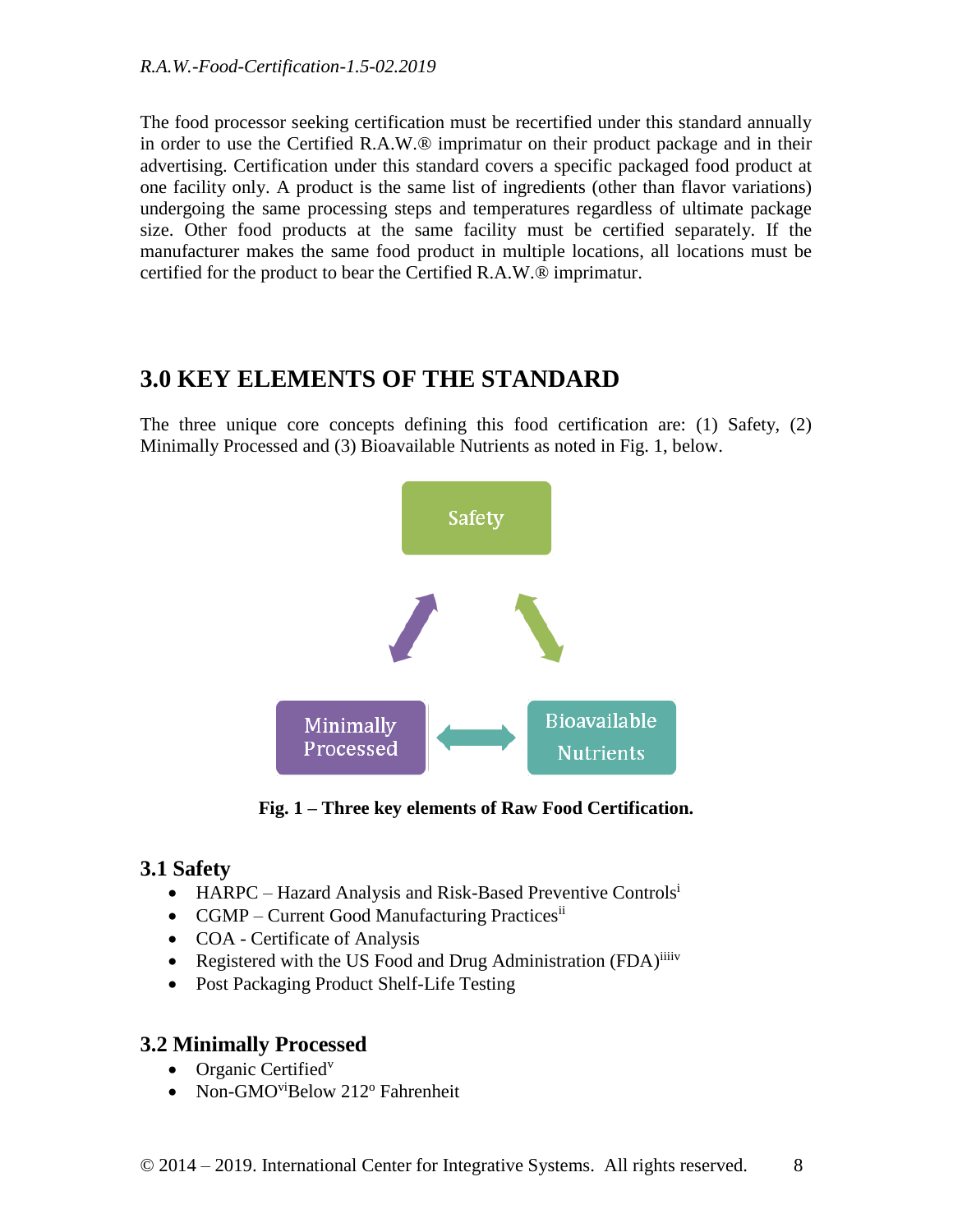## <span id="page-8-0"></span>**3.3 Bioavailability**

 Analyzed by CytoSolve (CS® Tested™) on a score ranging from 0 to 20 for enzymatic activity

# <span id="page-8-1"></span>**4.0 SAFETY CRITERIA**

Food borne diseases cause approximately 48 million illnesses, 128,000 hospitalizations, and  $3,000$  deaths in the United States each year<sup>vii</sup>. There are approximately  $1,000$ reported disease outbreaks (local, regional, and national) each year. Food pathogens are destroyed by, among other measures, elevated temperature. However, excessive heating also affects food, so to be both safe and raw a rigorous line of prophylaxis must be maintained by food producers. Foods can still be considered 'raw' as long as the temperature does not destroy the available nutrients in the food. Therefore there must be a careful balance between heating to the point of killing pathogens or heating to dehydrate to make the food shelf stable, while still maintaining the qualities of raw foods.

A large part of the safety issues are addressed with a HARPC Plan. HARPC plans provide a systematic preventive approach to [food safety](http://en.wikipedia.org/wiki/Food_safety) from [biological,](http://en.wikipedia.org/wiki/Biological_hazard) [chemical,](http://en.wikipedia.org/wiki/Chemical_hazard) and physical hazards in production processes that can otherwise cause the finished product to be unsafe. The HARPC plan includes measures to reduce these risks to a safe level.

## <span id="page-8-2"></span>**4.1 Hazard Analysis and Risk-Based Preventive Controls (HARPC) Plan**

[Final Rule of Food Safety Modernization Act](https://www.fda.gov/Food/GuidanceRegulation/FSMA/ucm334115.htm) describes HARPC as: "The owner, operator, or agent in charge of a facility shall, in accordance with this section, evaluate the hazards that could affect food manufactured, processed, packed, or held by such facility, identify and implement preventive controls to significantly minimize or prevent the occurrence of such hazards and provide assurances that such food is not adulterated under section  $402$  or misbranded under section  $403(w)$ , monitor the performance of those controls, and maintain records of this monitoring as a matter of routine practice."

The HARPC system clearly identifies food safety problems and also where and how they can be controlled or prevented. To assure that these actions are executed regularly and consistently, they have to be described and people who are responsible for their execution have to be trained. A record-keeping system has to be developed to provide documentation for all actions and measurements.<sup>viii</sup>

#### **Under these directives:**

4.1.1 The food processor must develop a HARPC Plan for each food product prepared**.** 

4.1.2 The HARPC Plan must require that the food processor: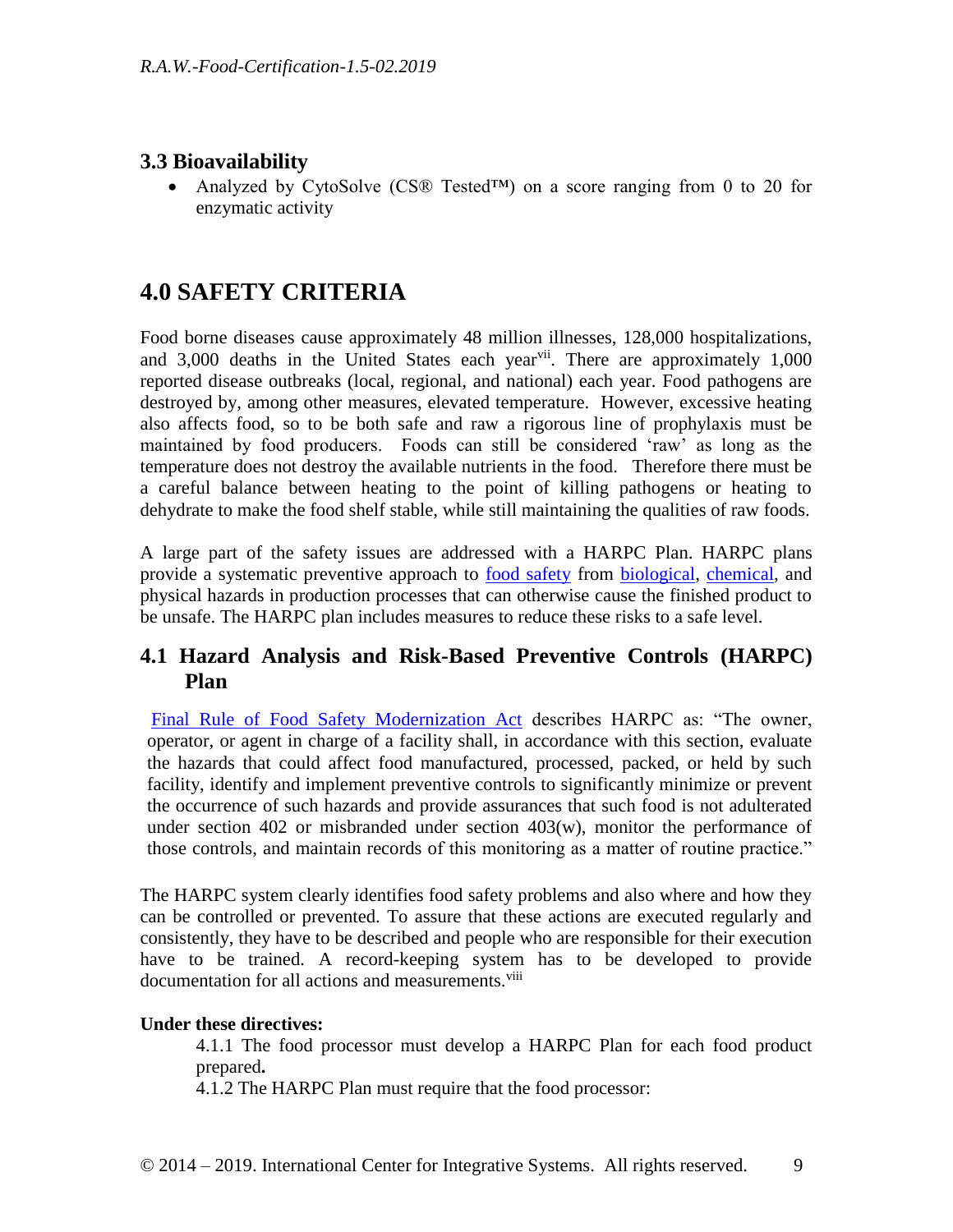4.1.2a Conduct a hazard analysis.

4.1.2b Identify critical control points (CCPs) and develop and implement risk-based preventive controls at the critical points of the manufacturing process.

4.1.2c Establish monitoring procedures.

4.1.2d Establish corrective actions.

4.1.2e Establish verification procedures.

4.1.2f Establish record-keeping and documentation procedures.

4.1.2g Reanalyze the HARPC system: every three years; when there is a significant change in the facility; and when threats are identified by the Department of Homeland Security.

4.1.3 The HARPC plan must be audited by a third party which is an accredited certifier under ISO 22000 or a member of the Global Food Safety Initiative. The HARPC audit must include the measurement of temperature and time for processing each ingredient and/or the produced food product. This becomes an important component in providing the input data for Minimally Processed and Bioavailability criteria of the standard.

To be eligible for R.AW. certification, a food manufacturer must have a HARPC plan or an equivalent that satisfies the above directives.

## <span id="page-9-0"></span>**4.2 Registration of the food processing facility with the Food and Drug Administration (FDA)**

4.2.1 If not already registered and the food production facility is within the United States, register at the FDA website [http://www.registrarcorp.com/fda](http://www.registrarcorp.com/fda-food/usregistration/domestic-food-facility.jsp?lang=en)[food/usregistration/domestic-food-facility.jsp?lang=en](http://www.registrarcorp.com/fda-food/usregistration/domestic-food-facility.jsp?lang=en) .

4.2.2 If not already registered and the food production facility is outside of the United States, register at the FDA website [http://www.registrarcorp.com/fda](http://www.registrarcorp.com/fda-food/registration/food-facility.jsp?lang=en)[food/registration/food-facility.jsp?lang=en](http://www.registrarcorp.com/fda-food/registration/food-facility.jsp?lang=en) .

### <span id="page-9-1"></span>**4.3 Good Manufacturing Practices (GMP)**

4.3.1 GMP is a requirement of the FDA and a GMP inspection or audit is administered by a regulatory agency. The food processor must demonstrate that they have passed a Good Manufacturing Practices inspection either through documentation provided by the FDA or through the World Health Organization COPP or TRS 823, 863.

4.3.2 The GMP audit must include the measurement of temperature and time for processing each ingredient and/or the produced food product. This becomes an important component in providing the input data for Minimally Processed and Bioavailability criteria of the standard.

4.3.3. If the HARPC plan (or equivalent) addresses the GMP aspects, that will be considered satisfactory towards meeting the GMP criterion for certification.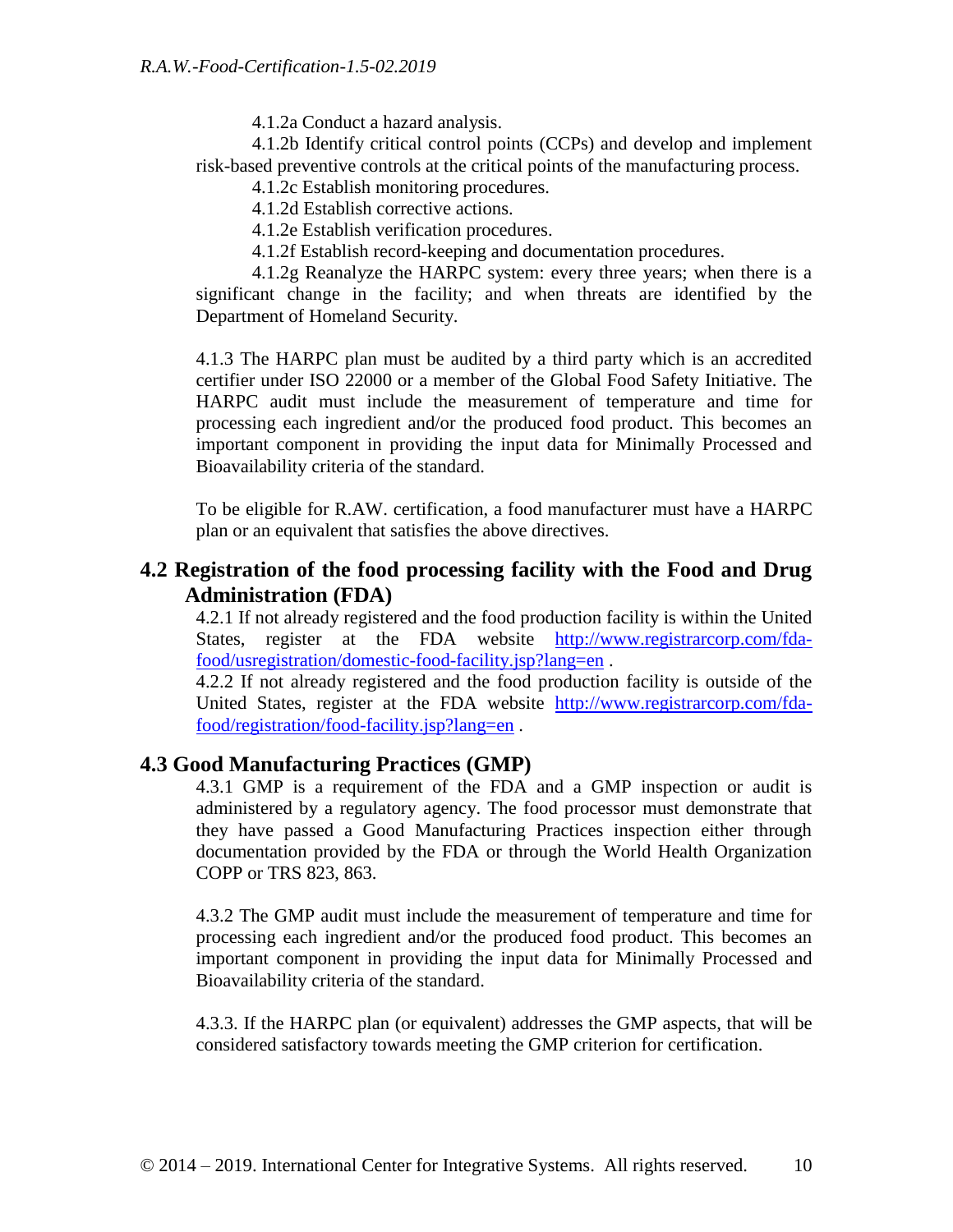#### <span id="page-10-0"></span>**4.4 Certificate of Analysis (COA)**

4.4.1 The food processor must provide a certificate of analysis (COA) for each ingredient it receives which it uses to make raw packaged foods.

4.4.2 The COA must come from a lab that is accredited through ISO 17025, the National Voluntary Laboratory Accreditation Program (NVLAP) or some other voluntary or mandatory (varies by state) accreditation program.

4.4.3 The COA needs to define frequency of tests per ingredient lot, include pathogens, mold, bacteria etc. to be tested for.

4.4.4 The COA also becomes an important component in providing the input data for Minimally Processed and Bioavailability criteria of the standard.

4.4.5 The COA must not include any of the items in Appendix A in raw (uncooked) form as they are toxic or poisonous in their raw form.

4.4.6 The COA may include any of the natural or synthetic compounds on the USDA NOP National List which is reprinted in Appendix B.

#### <span id="page-10-1"></span>**4.5 Post-Packaging Product Shelf-Life Testing**

4.5.1 To the extent that post packaging shelf life testing is not done as part of the HARPC, GMP audits or FDA inspections, finished product safety and shelf life testing and analysis will be employed to determine Expiration Date, Best by Date, and Sell by Date for a food product.

4.5.2 The laboratory performing this testing will be accredited through ISO 17025, the National Voluntary Laboratory Accreditation Program (NVLAP) or some other voluntary or mandatory (varies by state) accreditation program.

4.5.3 The parameters tested for may include:

4.5.3a Food-borne micro-organisms such as Listeria, Salmonella, Campylobacter, E.Coli, Yeasts and Molds, Staphylococcus Aureus, Bacillus Cereus, Lactic Acid Bacteria.

4.5.3b Total viable count

4.5.3c Enterobacteriaceae

- 4.5.3d Moisture content
- 4.5.3e Acidity levels pH
- 4.5.3f Water activity
- 4.5.3g Fat rancidity

4.5.4. To be eligible for R.A.W. certification, the manufacturer must at minimum, have established any one of a) Best By Date, b) Sell By Date, or c) Expiration Date.

## <span id="page-10-2"></span>**5.0 MINIMALLY PROCESSED CRITERIA**

The multiple processes conventional foods undergo from farm to table are so extensive and debilitating that many argue that foods, thus produced, are nutrient barren and flavorless or dull. In many ways, 'raw' is the opposite of cooked and processed foods and so a standard for raw seeks foods that are minimally processed. Some foods must be processed to provide for consumer safety. The criteria that evidence minimally processed for this standard are **Organic**, **Non-GMO** and **Heated Below 212<sup>o</sup>F.**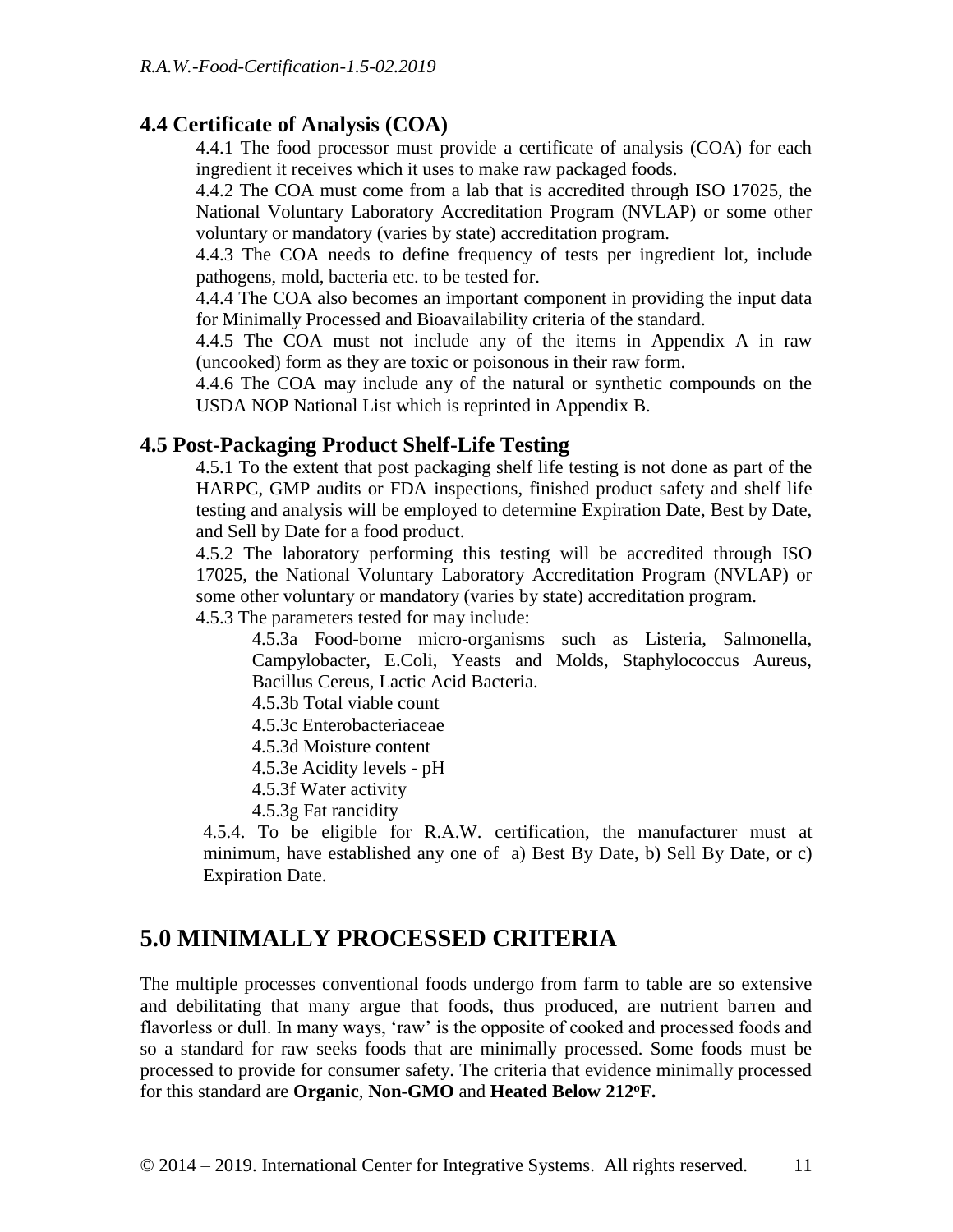## <span id="page-11-0"></span>**5.1 Organic**

All prepared packaged foods seeking certification under this standard and ingredients must be certified organic under the USDA National Organic Program (NOP) (or an equivalent program that requires at least 70% of the ingredients to be organic), and have the following attributes:

- 5.1.1 have not been grown with artificial fertilizers
- 5.1.2 have not been treated with pesticides, herbicides or fungicides
- 5.1.3 use natural inputs and/or approved synthetic substances on the National List (Appendix B)
- 5.1.4 have not been grown in chemical sludges
- 5.1.5 have not been irradiated
- 5.1.6 are grown and managed under an Organic System Plan

Natural aquatic ingredients, like seaweed, or those developed using aquaculture, are exempt from being certified as Organic.

### <span id="page-11-1"></span>**5.2 Non-GMO**

A genetically modified organism (GMO) is any organism whose genetic material has been altered using genetic engineering techniques beyond ordinary breeding and cross breeding techniques. This standard does not allow GMO food products to be certified since they have been manipulated beyond regular natural selection. All prepared packaged foods seeking certification under this standard and the ingredients in same should not contain foods that are derived from genetically modified organisms (i.e. they must be non-GMO) as evidenced by certification under the USDA NOP.

5.2.1 In case you are using any ingredient in this list of crops that currently include genetically modified varieties: [http://www.nongmoproject.org/learn](http://www.nongmoproject.org/learn-more/what-is-gmo/)[more/what-is-gmo/,](http://www.nongmoproject.org/learn-more/what-is-gmo/) you must verify by providing documentation that you are not using genetically modified versions of those ingredients.

5.2.2 In the case where the USDA Organic Certification does not certify that all the top 10 ingredients are non-GMO (for examples for USDA "Made With Organic Ingredients" certification wherein only 70% of the foods need to be organic) and the COAs do not certify that the top 10 ingredients are non-GMO then the manufacturer will have the top 10 ingredients tested for GMOs using a laboratory that complies with the requirements set forth in the [Non-GMO Project](https://www.nongmoproject.org/product-verification/non-gmo-project-standard/)  [Standard](https://www.nongmoproject.org/product-verification/non-gmo-project-standard/) and/or a laboratory that is accredited through ISO 17025, the National Voluntary Laboratory Accreditation Program (NVLAP) or some other voluntary or mandatory (varies by state) accreditation program.

## <span id="page-11-2"></span>**5.3 Heated Below 212<sup>o</sup>F**

5.3.1 Neither the completed packaged food nor any of the ingredients may be heated so that they have a temperature of 212<sup>o</sup>F or higher.

5.3.2 The exceptions to this are when Federal, State or local regulations legally require an ingredient or the entire food item to be heated at or above 212°F. A regulatory exemption to the temperature treatment threshold does not impact the Bioavailability score (see 6.0 below).

Note: All agricultural ingredients in the product must be either raw or not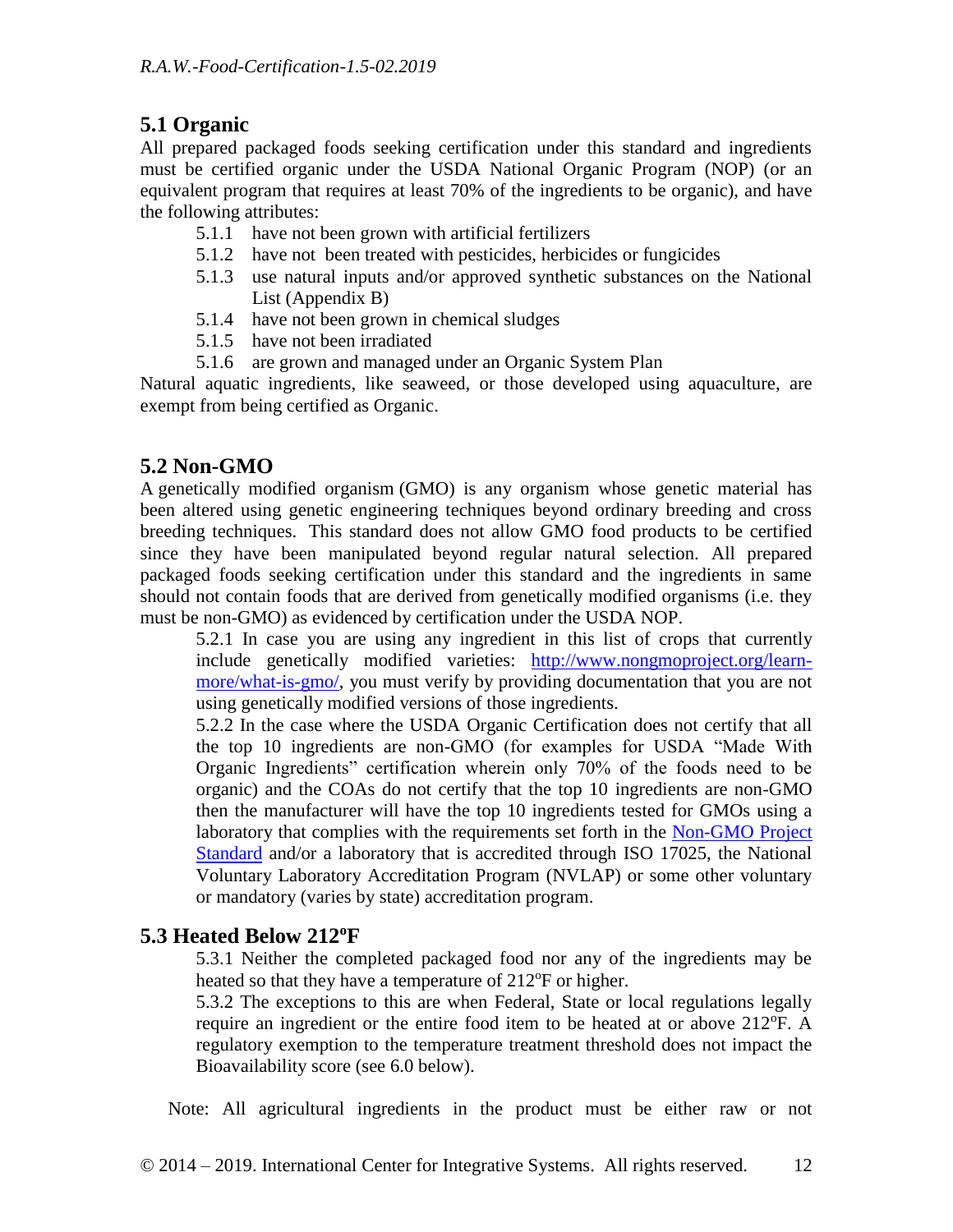commercially available in raw form. All non-organic agricultural ingredients must not be genetically engineered; irradiated; produced from sewage sludge; or be produced with a volatile synthetic substance. All non-agricultural ingredients and processing aids used must be approved on the National List (see Appendix B).

# <span id="page-12-0"></span>**6.0 BIOAVAILABILITY OF NUTRIENTS CRITERIA**

Broadly defined, Bioavailability refers to the proportion of a nutrient that is absorbed from the diet and used for normal body functions, participating in and supporting many metabolic pathways. Bioavailability of a nutrient is governed by external and internal factors. External factors include the food matrix and the chemical form of the nutrient in question, whereas gender, age, nutrient status and life stage (e.g. pregnancy) are among the internal factors. Because aspects such as nutrient status also determine whether and how much of a nutrient is actually used, stored or excreted, some definitions of Bioavailability restrict themselves to the fraction of a nutrient that is absorbed.<sup>ix</sup>

The Bioavailability of macronutrients – carbohydrates, proteins, fats – is usually very high at more than 90% of the amount ingested. On the other hand, micronutrients, i.e. vitamins and minerals, and bioactive phytochemicals (e.g. flavonoids, carotenoids) can vary widely in the extent they are absorbed and utilised. If they are denatured and destroyed by food processing procedures, obviously they are not biologically available.

This standard deals with the bioavailability of micronutrient molecules in foods.

Besides the basic nutritional building blocks of proteins, amino acids, sugars, carbohydrates and fatty acids, there are specific health attributes to specific proteins, terpenoids and fatty acids. There is a myriad of beneficial proteins, enzymes, vitamins, cytochromes, phytochromes, antioxidants and terpenoids, which exists if food is grown organically and harvested and processed at ambient temperatures. These compounds may not be present in GMO plants nor in plants grown in nutrient depleted soils, which are chemically fertilized. Many of these same compounds denature (permanently lose effectiveness) and disappear at the elevated temperatures required of cooking.

### <span id="page-12-1"></span>**6.1 How Bioavailability is Determined**

For a product, using the ingredient data from the certificate of analysis of both type and weight, and the processing temperature from the HARPC or GMP audit, the top 10 ingredients, which are non-water and non-National List (USDA NOP) ingredients, are itemized. For each ingredient in this list of up to 10 ingredients, that will include proteins, enzymes, and essential fatty acids, the top three molecules by weight per ingredient are then itemized to create a list, for a total of up to 30 molecules per food product (3 molecules times 10 ingredients).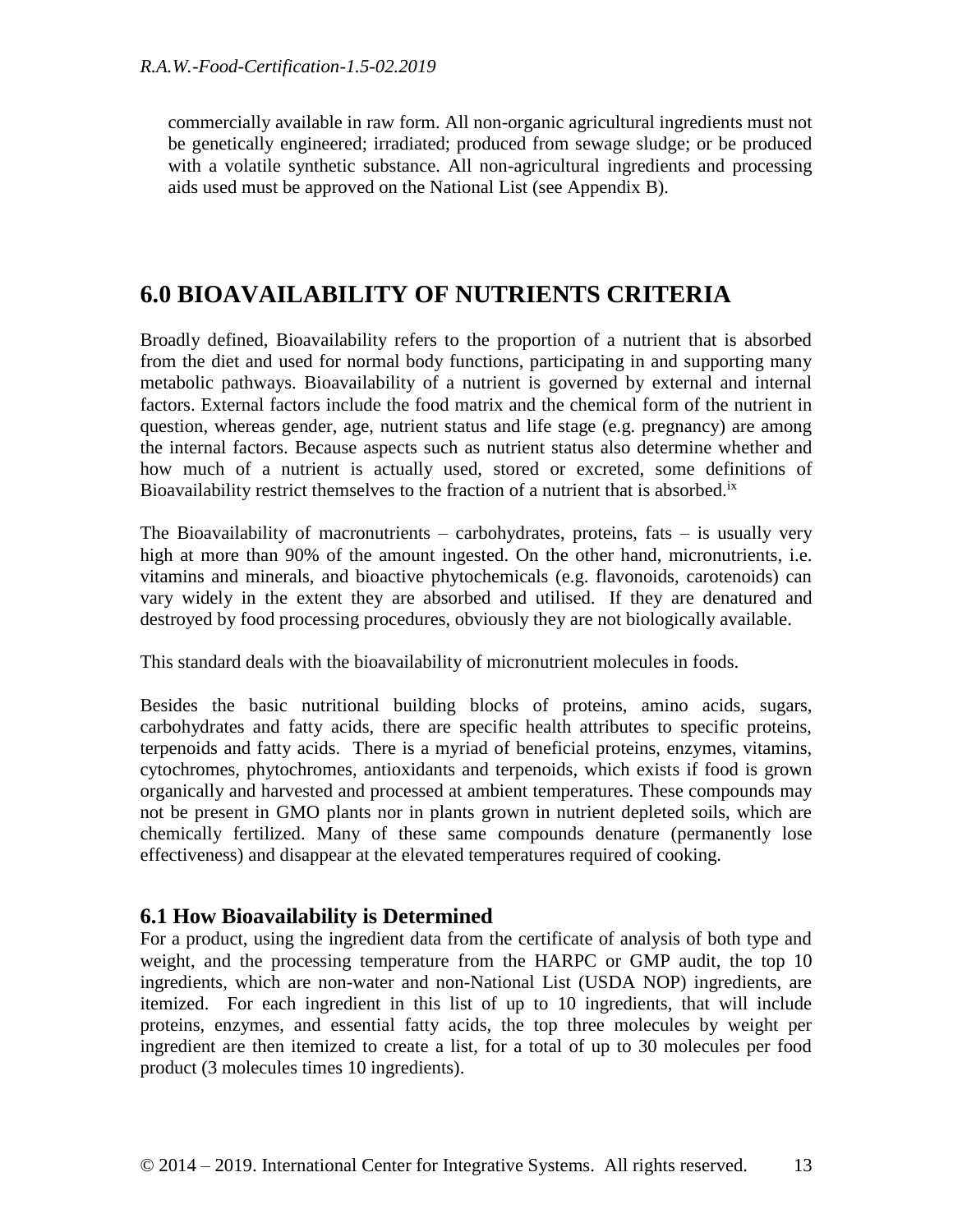This listing of up to 30 molecules is submitted for CytoSolve® testing (CS® Tested) for an enzymatic activity analysis to receive an enzymatic activity score. The score is a number ranging from 0 to 20. The CytoSolve® testing (CS® Tested) process is executed per the CS 1.0-4.2015 Draft Standard.<sup>x</sup>

While heating an ingredient or food product to  $211^{\circ}$ F is permitted under the 5.3 Minimally Processed provision of this standard, if you do so for longer than a very brief instant of time, the probability is high that the enzymes will have been denatured and will not meet the requirements of 6.1 for enzymes to remain active and viable. Section 6.2 provides guidelines for increasing the probability for enzymatic activity in the finished product.

### <span id="page-13-0"></span>**6.2 Suggestions for Heat Treatment to Retain Bioavailability**

The following guidelines are offered for maximum heating temperatures and times to help ensure that the majority of enzymes do not become denatured and remain viable.

6.2.1 heated to no more than  $118^{\circ}$ F for an extended period of time

6.2.2 heated for more than 5 minutes to no more than  $161^{\circ}F$ 

6.2.3 heated to  $165^{\circ}$ F for no more than 15 seconds

6.2.4 heated to  $175^{\circ}$ F for no more than 10 seconds

6.2.5 heated to  $180^{\circ}$  F for no more than 5 seconds

 $6.2.6$  heated to  $200^{\circ}$  F for no more than 2 seconds

Following the above guidelines is not a guaranty that the food item will receive a high score for Bioavailability. This will only be ascertained after the product data has been submitted for CS® Testing. Similarly, ingredients that, due to regulation, are exempted from the standard's heating ceiling (5.3) must still pass the Bioavailability criteria to gain certification.

# <span id="page-13-1"></span>**7.0 NAMING OF THE CERTIFICATION PROGRAM AND THE IMPRIMATURS**

For products to be Certified R.A.W.:

- They must be Real, which means they must be 100% safe and they must be 100% non-GMO.
- They must be Alive, which means the ingredients must have a high amount of bio-available enzymes based on testing using the [CS®](http://cytosolve.com/) Tested process.
- They must be Whole, meaning they must be organic and have high nutrient density as determined using the [ANDI™ nutrient score.](https://www.drfuhrman.com/library/andi-food-scores.aspx)

# <span id="page-13-2"></span>**8.0 CALCULATION OF R.A.W.**

This section describes the calculation of the scores to determine whether a product will be Certified R.A.W.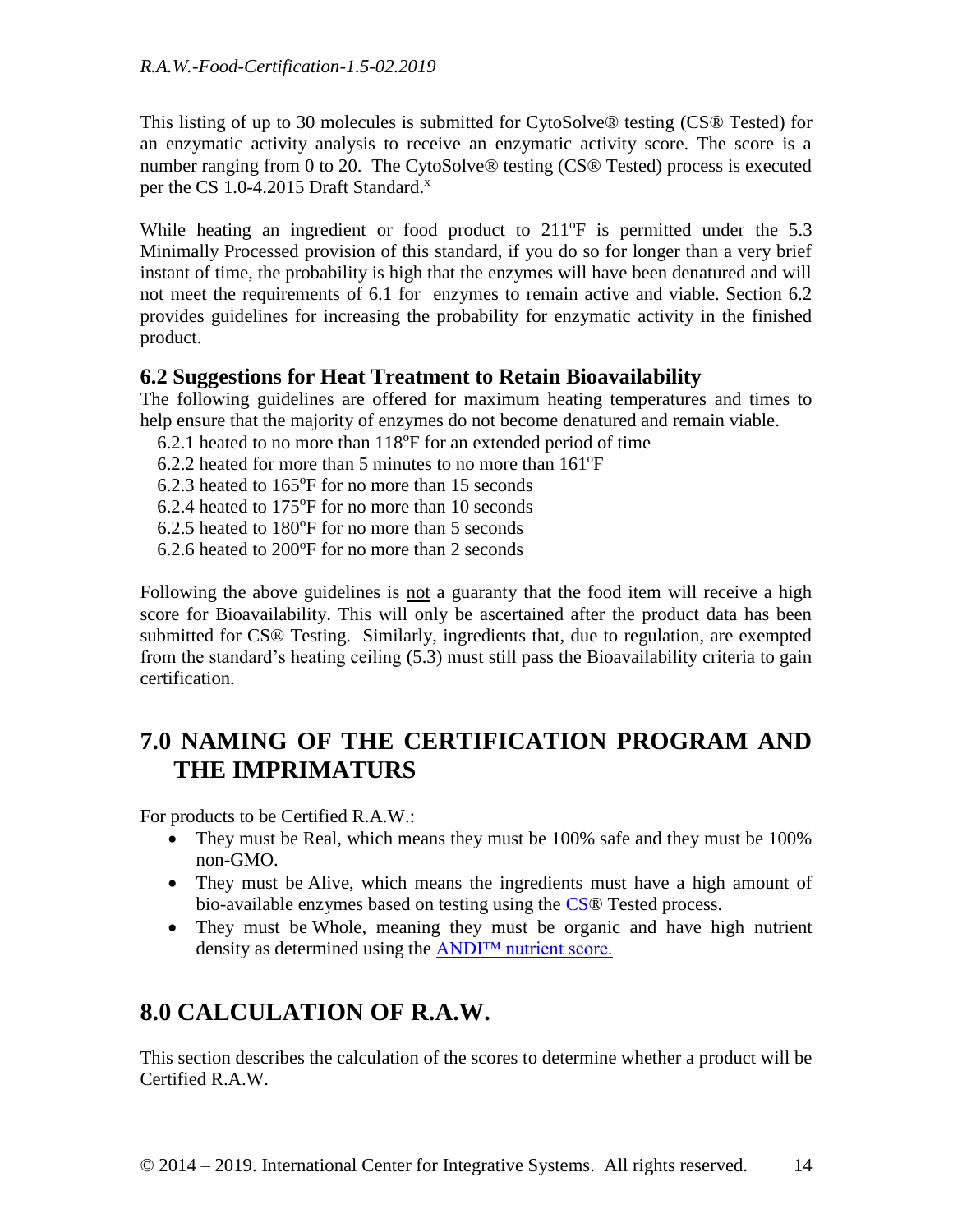## <span id="page-14-1"></span><span id="page-14-0"></span>**8.1. Certified R.A.W. Determination**

The following mechanism is used to determine what score a product will receive to be Certified R.A.W. The score can range from 0 to 100.

There are 3 aspects of this scoring. The sum of these 3 aspects must equal 80 or more for a product to be Certified R.A.W.

The first aspect is **Real**: The score for Real is either a 0 or 50. If the product is 100% safe (satisfies SAFETY CRITERIA explained in 4.0) then it will receive a 'Safety' score of 25; otherwise it will receive a 0. If the product is 100% Non-GMO (satisfies NON-GMO requirement explained in 5.2) then it will receive a 'Non-GMO' score of 25; otherwise it will receive a 0. Safety and Non-GMO scores are added to get the score for the Real aspect.

The second aspect is **Alive:** Based on CS® Testing, this score can range from 0 to 20.

The third aspect is **Whole**: This is composed of two elements. The first element is how *organic* is the product. This element may range between 0 and 20, and is determined by the percentage of ingredients by weight that are organic in the product. The second element is its *nutrient-density* which ranges between 0 and 10 based on the ANDI score, determined by the percentage of ingredients, by weight, in the product.

# <span id="page-14-2"></span>**9.0 HOW TO USE THE CERTIFIED R.A.W. SEAL**

Once the submitted documents are assessed and approved by ICIS, a manufacturer may receive a certification for CERTIFIED R.A.W.

When a product gains certification the manufacturer may:

- Use the certification imprimatur on product packaging, product advertising and product literature.
- Use the enzyme/protein/terpinoid breakdown information on the product packaging received from the CS® Tested certification analysis, in any product literature and advertising.
- Use the term "Certified Raw" or "Raw Certified".

ICIS reserves the right to audit the manufacturer's processes and supporting documents any time during the period in which Certification is in effect.

If the manufacturer is found to be not compliant with this standard for CERTIFIED R.A.W. for certain products, the manufacturer shall immediately desist from distribution or sale of those products in packaging that includes the CERTIFIED R.A.W.

Certification for each product must be repeated annually to carry the CERTIFIED R.A.W. imprimatur on packaging, for its continued sale/distribution.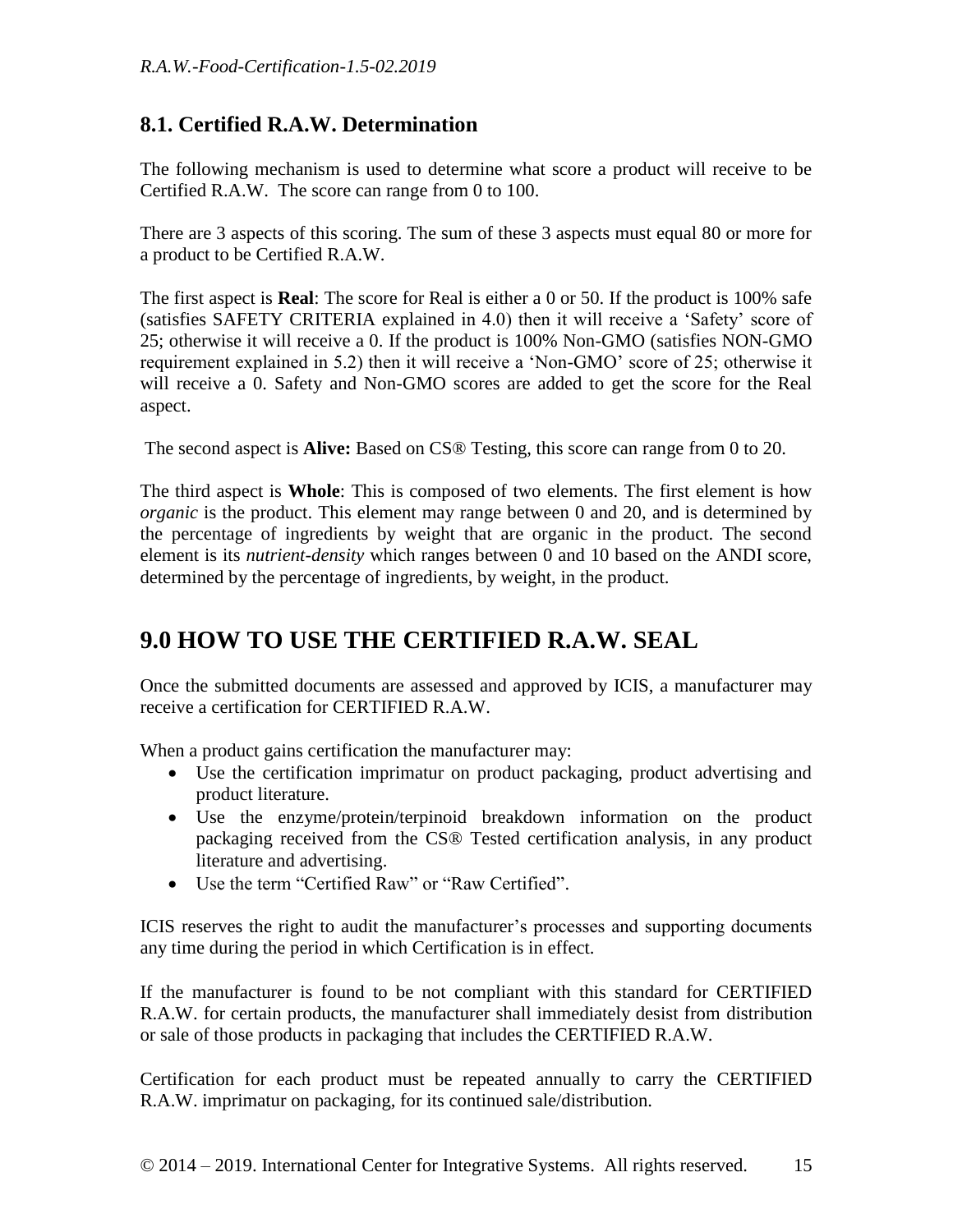# <span id="page-15-0"></span>**10.0 ACCREDITATION OF CERTIFYING BODIES AND CERTIFYING AUDITORS**

In the Unites States, the American National Standards Institute (ANSI) accredits the organizations that certify that products and personnel meet recognized standards. The ANSI\_ASQ National Accreditation Board (ANAB, [http://anab.org/about-anab/\)](http://anab.org/about-anab/) is the U.S. accreditation body for most quality management systems including ISO 22000 food safety management systems. In addition, ANSI provides laboratory accreditation for testing and calibration laboratories.

The accreditation process primarily recognizes the competence of the testing, certifying and inspecting organizations. In addition staff of these organizations can also be certified as competent individuals, assessors, auditors or lab personnel. The accreditation body must show that their staff is competent and met a standard such as ISO/IEC guide 55, or ISO/TEC 17021.

There is no current national accreditation process for Certified R.A.W., therefore this standard proposes the following to ensure that the certifiers and individual assessors are competent authorities and capable of the Certified R.A.W. process.

Once an organization is accredited, its trained auditors/assessors may carry out compliance audits against the criteria herein for Certified R.A.W.

One of the key benefits of being accredited and registered with CleanFoodCertified.Org is the process of certifying Certified R.A.W by using the multi-decision criteria of (1) Safety, (2) Minimally Processed, and (3) Bioavailability as the core criteria.

## <span id="page-15-1"></span>**10.1 Accreditation of Raw Food Certifying Bodies and Auditors**

Organizations that have been accredited by ANSI-ANAB under ISO/IEC 17025, or any other relevant conformity assessment scheme, may also become "Raw Food Certifiers", and may be accredited by CleanFoodCertified.Org. These may include those accredited under a recognized European accreditation Board. Qualified and certified staff of such accredited organizations can become recognized certified auditors under this Raw Foods Standard.

10.1.1 Candidates for Accredited Raw Food Certifying Bodies "Raw Food Certifiers" accreditation may be conferred to organizations that have been accredited under:

- ISO 17020 Inspection Body accreditation
- ISO 17021 Management system certifying bodies' accreditation
- ISO 17025 Calibration and test labs accreditation
- ISO 15189 Medical and clinical laboratories accreditation
- ISO Guide 34 Reference material producers accreditation
- ISO 22000 Food safety management systems
- $\bullet$  European Cooperation for Accreditation<sup>xi</sup>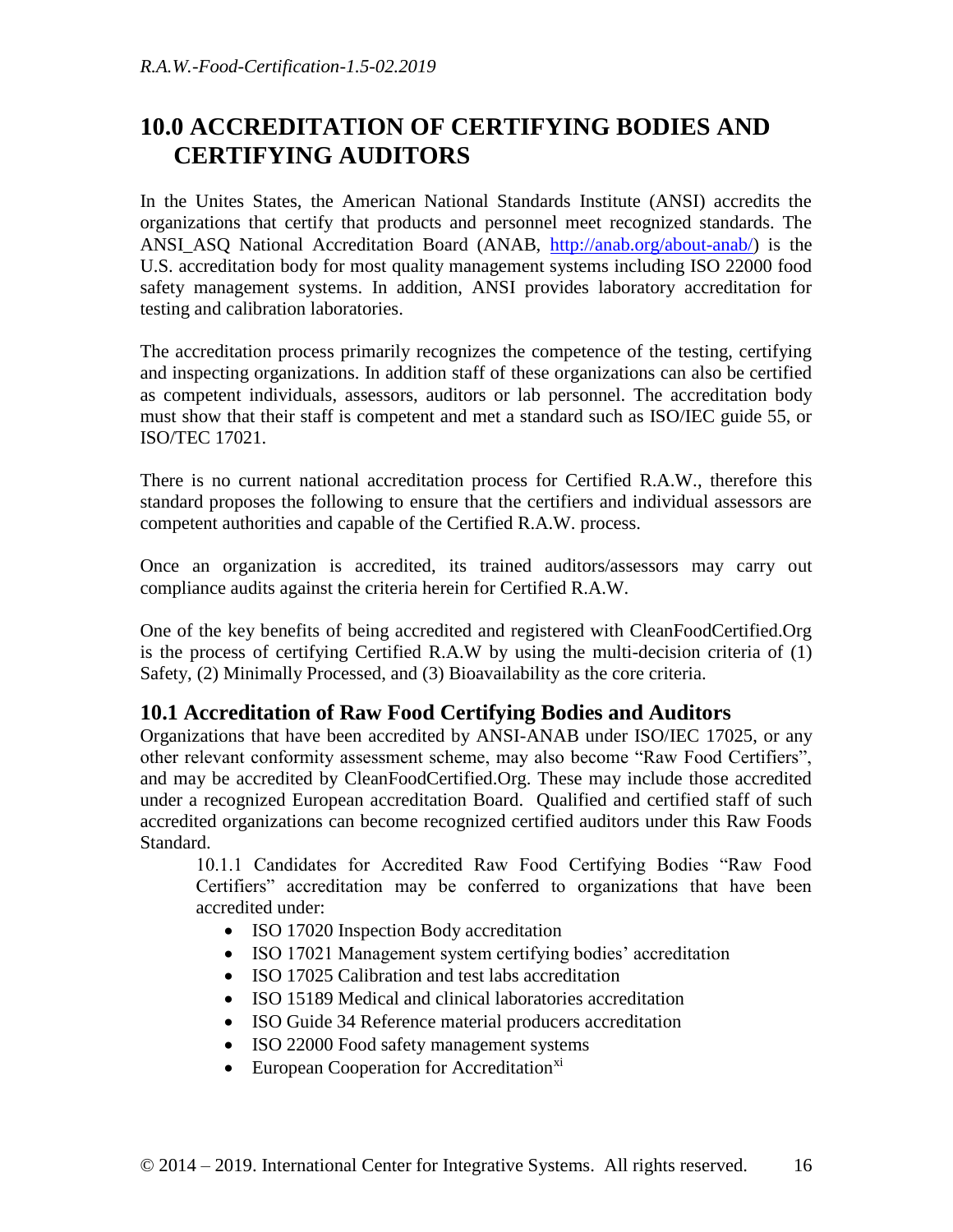However, if any of the accredited bodies do not normally deal with food and food ingredients, they must demonstrate their added expertise in the area of food safety.

10.1.2 Candidates for Certified Auditors

The following staff may be eligible for certification:

10.1.2.a HARPC auditors who are trained auditors under ISO 22000 or are trained auditors acceptable for the Global Food Safety Initiative (auditors meet ISO/IEC Guide 65 or ISO/IEC 17021.)

10.1.2.b Staff of testing laboratories which are accredited through ISO 17025, or any similar ISO or European program, or the National Voluntary Laboratory Accreditation Program (NVLAP) or some other voluntary or mandatory (varies by state) accreditation program. Laboratories that are not directly involved with food must demonstrate their capability in the testing of food ingredients.

### <span id="page-16-0"></span>**10.2 Application Process for Accreditation and Certifying Staff**

To become an accredited Raw Food Certifying Body, the above candidate organizations must apply to CleanFoodCertified.Org, create an account and demonstrate their and their staff's competence as follows:

10.2.1 Access CleanFoodCertified.Org [\(www.CleanFoodCertified.Org\)](http://www.rawfoodcertified.org/) Certifier tab

10.2.2 Create a Certifier's account

10.2.3 Enter information on their current accreditation, who did the accreditation and date of accreditation

10.2.4 Enter the number and names of the trained individual auditors in the organization seeking accreditation, including their training and year of certification by relevant organization

10.2.5 Make payments according to the quoted price

10.2.6 Upload or email scanned documentation of current ISO 22000, Global Food Safety Initiative, USDA NOP, ISO 17025 or NVLAP or any other accreditation and certification

10.2.7 Proposed auditors must also acknowledge their understanding of the Raw Food Certification process as described in this draft standard

### <span id="page-16-1"></span>**10.3 Evaluation of the application by CleanFoodCertified.Org.**

10.3.1 Once the application is received, CleanFoodCertified.Org will evaluate the submitted information. If the information is satisfactory the certifying firm will be recognized as an Accredited Raw Food Certifier.

10.3.2 Each individual auditor is also evaluated by CleanFoodCertified.Org and if approved, will become a Certified Raw Food Auditor, capable to audit firms according to the raw food certification scheme.

### <span id="page-16-2"></span>**10.4 Access to Bioavailability model**

10.4.1 Once the application is approved and accepted, the accredited raw food certifier and its auditor staff will be able to submit the data for enzymatic score analysis for CS® Tested certification.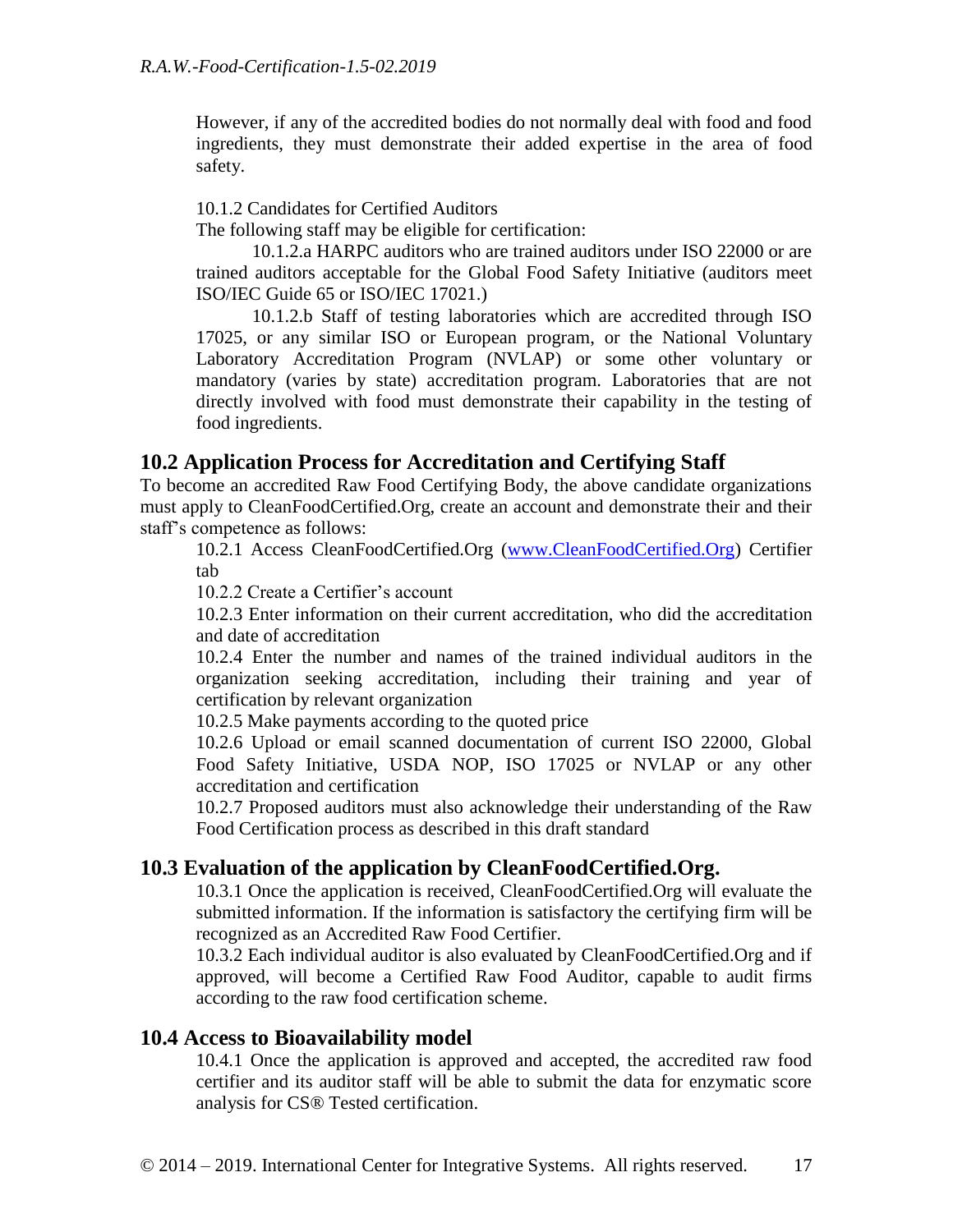# <span id="page-17-0"></span>**11. GUIDE TO AUDITING PROCESS FOR ACCREDITED RAW FOOD CERTIFIERS**

To maintain the Certified R.A.W. certification, the food processor must agree for an audit process to make sure that the products, facilities and processing meet the multi-decision criteria of (1) Safety, (2) Minimally Processed, and (3) Bioavailability. The audit process is based on the scheme proposed by the Global Foods Safety Initiative. <sup>xii</sup> The steps are as follows.

#### <span id="page-17-1"></span>11.1 The audit scheme

11.1.1 The audit starts with an administration process on agreed dates, time frames, and product testing scheme, which becomes the basis of a contract between the auditor and the food processor. The certification audits are always non-consultative. This means the auditor is not allowed to instruct or advise.

11.1.2 The audit should be scheduled on a date that is preferably within a peak production period. The audit determines a) how well a facility identifies and implements food safety controls to comply with the requirements of this standard; b) how well the facility controls the minimum processing requirements c) a testing of Bioavailability carried out via CS® Tested process.

11.1.3 The auditor assesses the safety of the product, according to section 4.0 above, reviews HARPC plans, procedures, policies, physical conditions and records and observes the implementation of the plans in the factory. These plans will be then uploaded to the CleanFoodCertified.Org website.

11.1.4 The auditor also assesses the minimum processing information as per section 5.0 above.

11.1.5 A formal report is prepared by the auditor to a format laid down by the scheme. To achieve certification, the food facility is required to correct all non-conformances and to prevent their recurrence. A time frame for corrective action is developed with the auditor.

11.1.6 CleanFoodCertified.Org will then review the evidence submitted and decides whether to accept or request a resubmission. In some cases, which may be prescribed by the scheme, a further site visit may be required to verify closure.

11.1.7 The auditor submits information on Bioavailability to the CleanFoodCertified.Org computer model. The results of this are conveyed to the auditor and to the firm.

11.1.8 The final decision on certification is not with the auditor but with RawFoddCertified.Org

<span id="page-17-2"></span>11.1.9 Annual recertification is required. The rules may vary according to the scheme but typically timing will be close to the date of the initial certification audit.

# GLOSSARY OF TERMS AND ACRONYMS

**CS -** CytoSolve - CytoSolve is a technology that provides in silico analysis of multicombination ingredients based on molecular pathway modeling of particular biological phenomenon.

**COA** – Certificate of Analysis

**CoPP** – Certificate of Pharmaceutical Product – The certificate of pharmaceutical product (CPP or CoPP) is a certificate issued in the format recommended by the World Health Organization.

**FDA** – The US Food and Drug Administration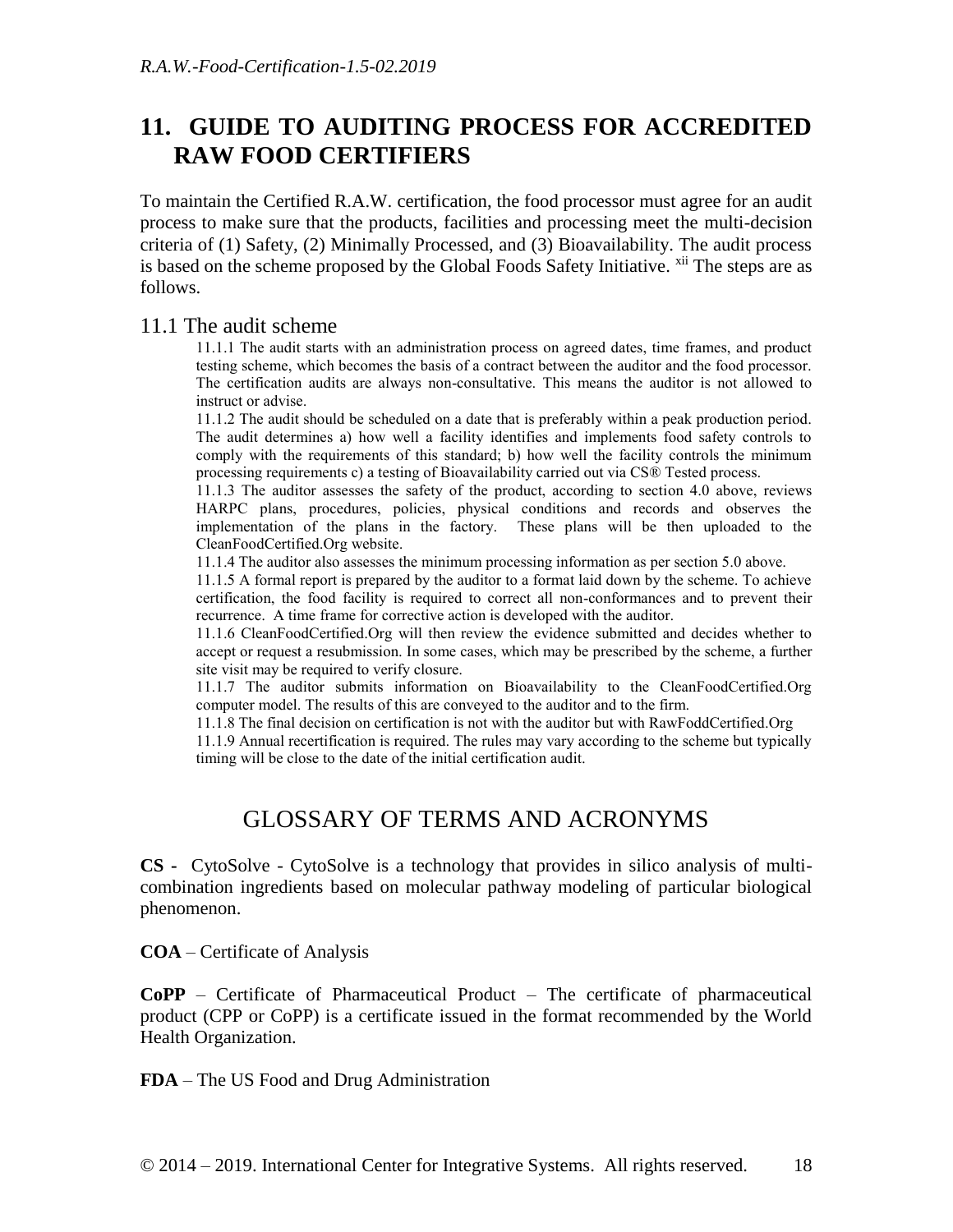**HAACP** - Hazard Analysis and Risk-Based Preventive Controls Plan (HARPC) is an approach to food safety that is systematic and preventive, and is defined by [FDA's Final](https://www.fda.gov/Food/GuidanceRegulation/FSMA/ucm334115.htm) [Rule of Food Safety Modernization Act.](https://www.fda.gov/Food/GuidanceRegulation/FSMA/ucm334115.htm)

**GMO** – Genetically Modified Organism is an organism whose genome has been altered by the techniques of genetic engineering so that its DNA contains one or more genes not normally found in that species.

**Global Food Safety Initiative -** Established in 2000, the Global Food Safety Initiative is a business driven initiative for the continuous improvement of food safety management systems to ensure confidence in the delivery of safe food to consumers worldwide. It is managed by the [Consumer Goods Forum.](http://www.theconsumergoodsforum.com/) There is no accreditation process but the status of recognition is achieved through a comprehensive benchmarking process. An independent third party auditor assesses a specific process against an agreed set of benchmarks.

**GMP** – Good Manufacturing Practices. This audit is required by the FDA for all food processing facilities

**ISO 17025** – The International Standards Organization's General requirements for the competence of testing and calibration laboratories

**MCDA** - Multiple Criteria Decisions Analysis is a systems approach that integrates quantitative and qualitative measures

**NOP** – The USDA's National Organic Program

**National List Ingredients**: - The Organic Foods Productions Act of established a National List of Allowed and Prohibited Substances which identifies synthetic substances that may be used, and the nonsynthetic substances that cannot be used, in certified organic production and handling operations.

**NON-GMO** – Not a genetically modified organism.

**NVLAP** - National Voluntary Laboratory Accreditation Program

**Product –** A packaged food that, regardless of the various package sizes and shapes, has a unique mixture of ingredients (other than flavor enhancements/seasonings) that is processed in a unique, distinctive manner.

**TRS 823, 863** is the World Health Organizations equivalent of the FDA GMP

**USDA** – United States Department of Agriculture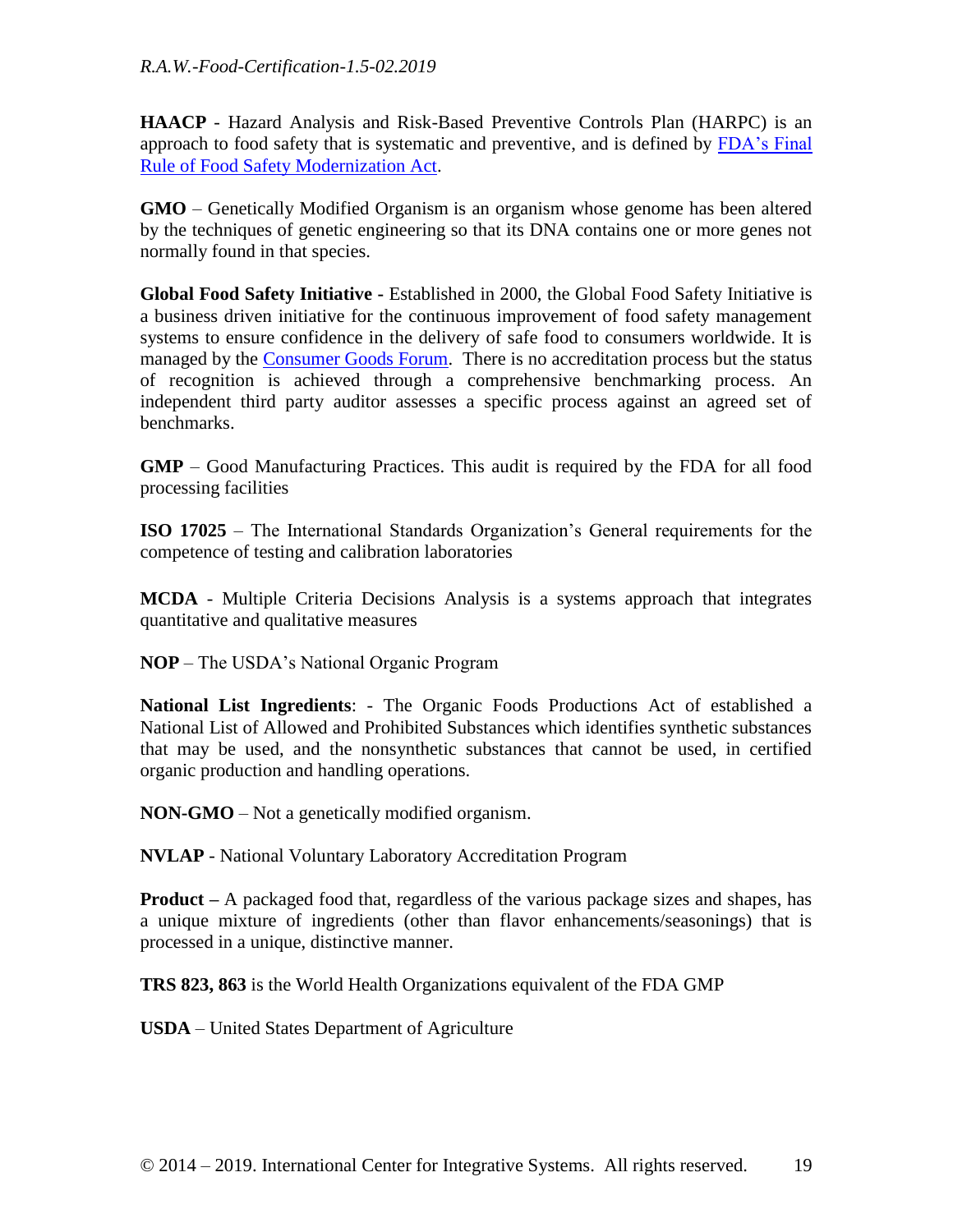## <span id="page-19-0"></span>Appendix A - Poisonous or Toxic Raw Foods

- 1) raw bitter almonds
- u) raw cassava
- uu) raw kidney beans
- $\iota$ <sub> $\bar{w}$ </sub>) raw rhubarb
- $\varpi$ ) raw green potatoes
- $\varpi$ <sub>1</sub>) raw ackee
- $\varpi$ <sub>11</sub>) raw elderberry
- $\varpi$ 111) raw lima beans
- $\iota(\xi)$  raw taro
- ξ) raw parsnip
- ξι) raw soybean
- raw fava bean
- raw snow mushrooms (Gyromitra Montana, morels (*Morchella* sp.), hedgehog mushrooms (Hydnum repandum), oyster mushrooms (*Pleurotus* sp.) Chanterelles (*Cantharellus cibarius*, *C. formosus*, etc.) and King boletes (Boletus edulis)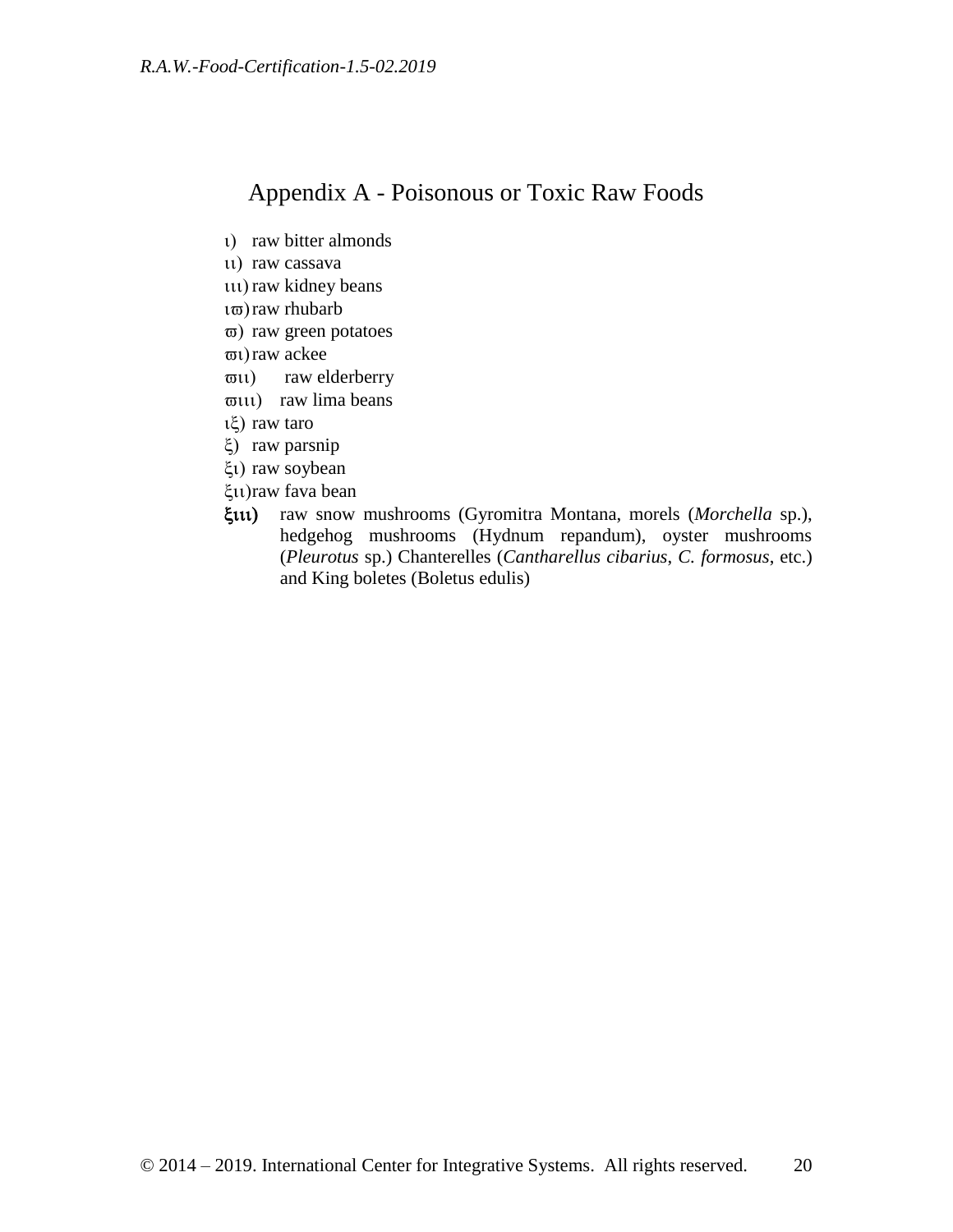# <span id="page-20-0"></span>Appendix B - The National List of Allowed and Prohibited Substances **(under USDA NOP)**

- Evaluation criteria for allowed and prohibited substances (harmonized to §205.600)
- 2. Synthetic substances allowed for use in raw food production (§205.601)
- 3. Nonsynthetic substances prohibited for use in raw food production  $(\S 205.602)$
- Nonagricultural (nonorganic) substances allowed as ingredients in or on processed products labeled as "raw" or "made with raw (specified ingredients or food groups(s))"  $(\S 205.605)$
- Nonorganically produced agricultural products allowed as ingredients in or on processed products labeled as "raw" (§205.606)

The following nonagricultural substances may be used as ingredients in or on processed products labeled as "raw organic" or "made with raw organic (specified ingredients or food group(s))" only in accordance with any restrictions specified in this section. Nonsynthetics allowed:

(1) Acids

```
(i) Alginic
```
(ii) Citric - produced by microbial fermentation of carbohydrate substances

(iii) Lactic

(2) Bentonite

(3) Calcium carbonate

- (4) Calcium chloride
- (5) Colors, nonsynthetic sources only

(6) Dairy cultures

(7) Diatomaceous earth - food filtering aid only

(8) Enzymes - must be derived from edible, nontoxic plants, nonpathogenic fungi, or nonpathogenic bacteria

(9) Flavors, nonsynthetic sources only and must not be produced using synthetic solvents and carrier systems or any artificial preservative.

(10) Kaolin

(11) Magnesium sulfate, nonsynthetic sources only

(12) Nitrogen - oil-free grades

(13) Oxygen - oil-free grades

(14) Perlite - for use only as a filter aid in food processing

(15) Potassium chloride

(16) Potassium iodide

(17) Sodium bicarbonate

(18) Sodium carbonate

(19) Waxes - nonsynthetic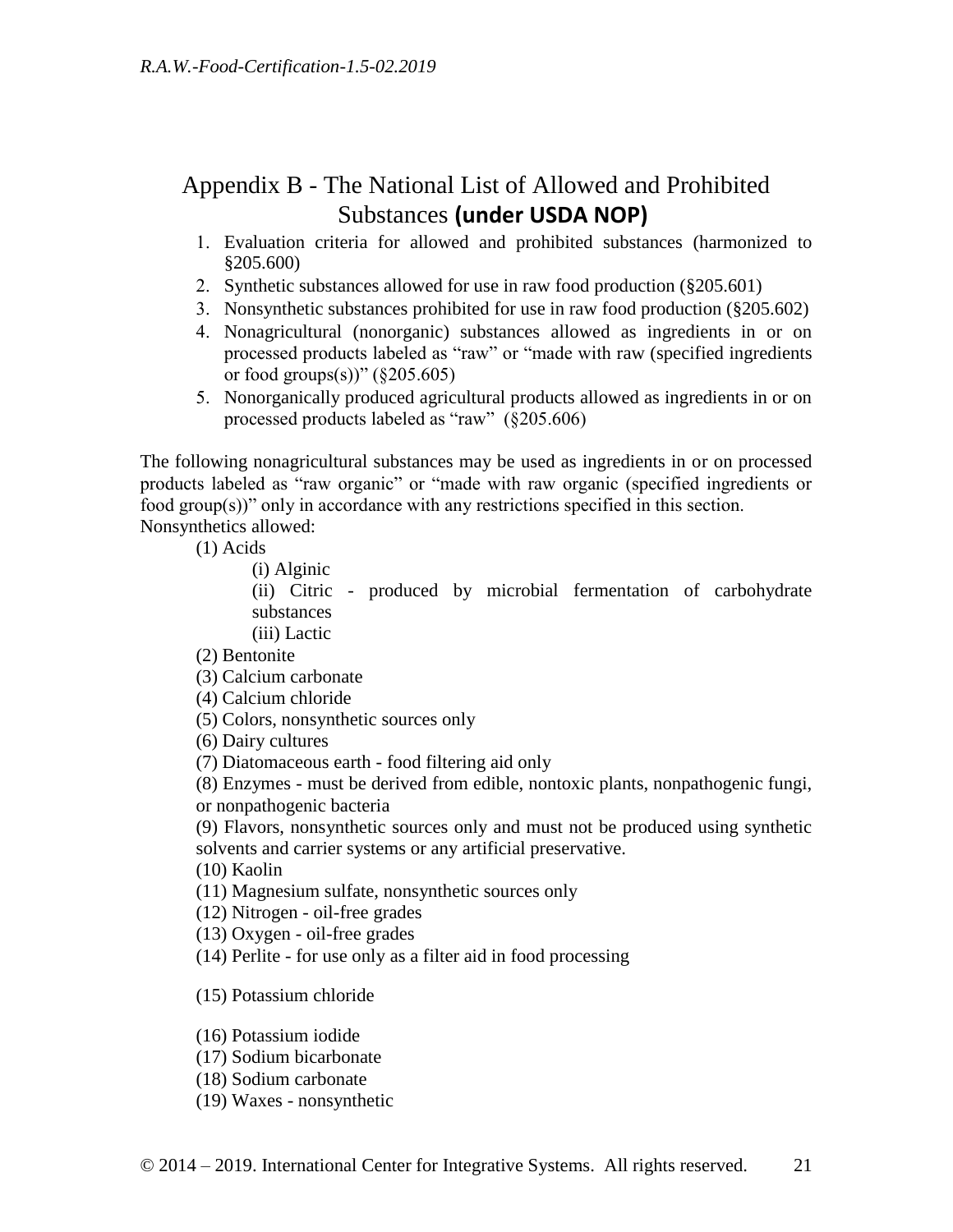(i) Carnauba wax

(ii) Wood resin

(20) Yeast - nonsynthetic, growth on petrochemical substrate and sulfite waste liquor is

prohibited

(i) Autolysate

(ii) Bakers

(iii) Brewers

(iv) Nutritional

(v) Smoked - nonsynthetic smoke flavoring process must be documented.

Synthetics allowed:

(1) Alginates

(2) Ammonium bicarbonate - for use only as a leavening agent

(3) Ammonium carbonate - for use only as a leavening agent

(4) Ascorbic acid

(5) Calcium citrate

(6) Calcium hydroxide

(7) Calcium phosphates (monobasic, dibasic, and tribasic)

(8) Carbon dioxide

(9) Chlorine materials - disinfecting and sanitizing food contact surfaces, Except, That, residual chlorine levels in the water shall not exceed the maximum residual disinfectant limit under the Safe Drinking Water Act.

(i) Calcium hypochlorite

(ii) Chlorine dioxide

(iii) Sodium hypochlorite

(10) Ethylene - allowed for postharvest ripening of tropical fruit

(11) Ferrous sulfate - for iron enrichment or fortification of foods when required by regulation or recommended (independent organization)

(12) Glycerides (mono and di) - for use only in drum drying of food

(13) Glycerin - produced by hydrolysis of fats and oils

(14) Hydrogen peroxide

(15) Lecithin - bleached

(16) Magnesium carbonate - for use only in agricultural products labeled "made with organic (specified ingredients or food group(s))," prohibited in agricultural products labeled "organic"

(17) Magnesium chloride - derived from sea water

(18) Magnesium stearate - for use only in agricultural products labeled "made with organic (specified ingredients or food group(s))," prohibited in agricultural products labeled "organic"

(19) Nutrient vitamins and minerals, in accordance with 21 CFR 104.20, Nutritional Quality Guidelines For Foods

(20) Ozone

(21) Pectin (low-methoxy)

(22) Phosphoric acid - cleaning of food-contact surfaces and equipment only

(23) Potassium acid tartrate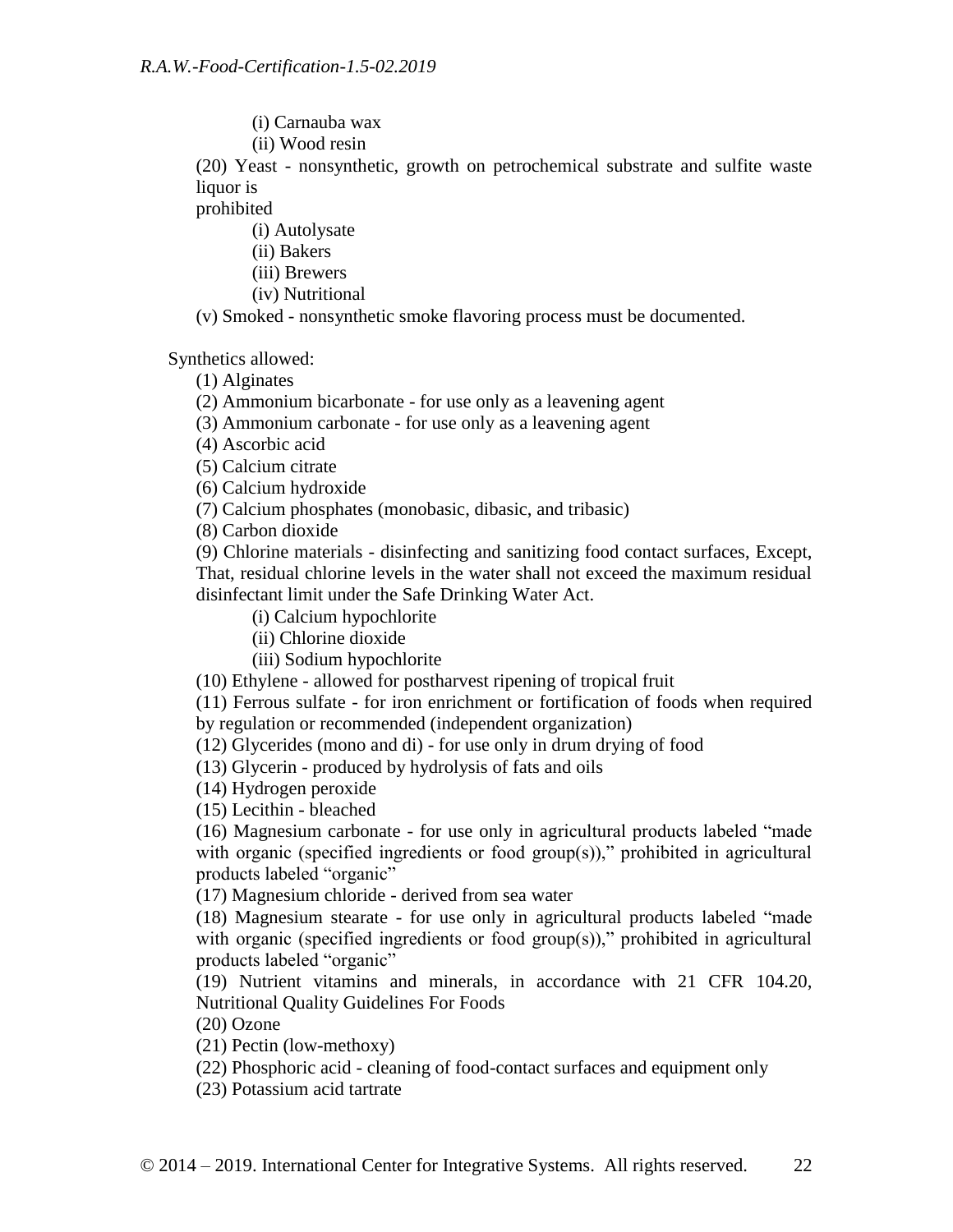(24) Potassium tartrate made from tartaric acid

(25) Potassium carbonate

(26) Potassium citrate

(27) Potassium hydroxide - prohibited for use in lye peeling of fruits and vegetables

(28) Potassium iodide - for use only in agricultural products labeled "made with organic specified ingredients or food group(s))," prohibited in agricultural products labeled "organic"

(29) Potassium phosphate - for use only in agricultural products labeled "made with organic (specific ingredients or food group(s))," prohibited in agricultural products labeled "organic"

(30) Silicon dioxide

(31) Sodium citrate

(32) Sodium hydroxide - prohibited for use in lye peeling of fruits and vegetables (33) Sodium phosphates - for use only in dairy foods

(34) Sulfur dioxide - for use only in wine labeled "made with organic grapes," Provided, that, total sulfite concentration does not exceed 100 ppm.

(35) Tocopherols - derived from vegetable oil when rosemary extracts are not a suitable alternative

(36) Xanthan gum

Nonorganically produced agricultural products allowed as ingredients in or on processed products labeled as organic or made with organic ingredients.

The following nonorganically produced agricultural products may be used as ingredients in or on processed products labeled as "organic" or "made with organic (specified ingredients or food group(s))" only in accordance with any restrictions specified in this section.

Any nonorganically produced agricultural product may be used in accordance with the restrictions specified in this section and when the product is not commercially available in organic form.

- (a) Cornstarch (native)
- (b) Gums water extracted only (arabic, guar, locust bean, carob bean)
- (c) Kelp for use only as a thickener and dietary supplement
- (d) Lecithin unbleached
- (e) Pectin (high-methoxy)